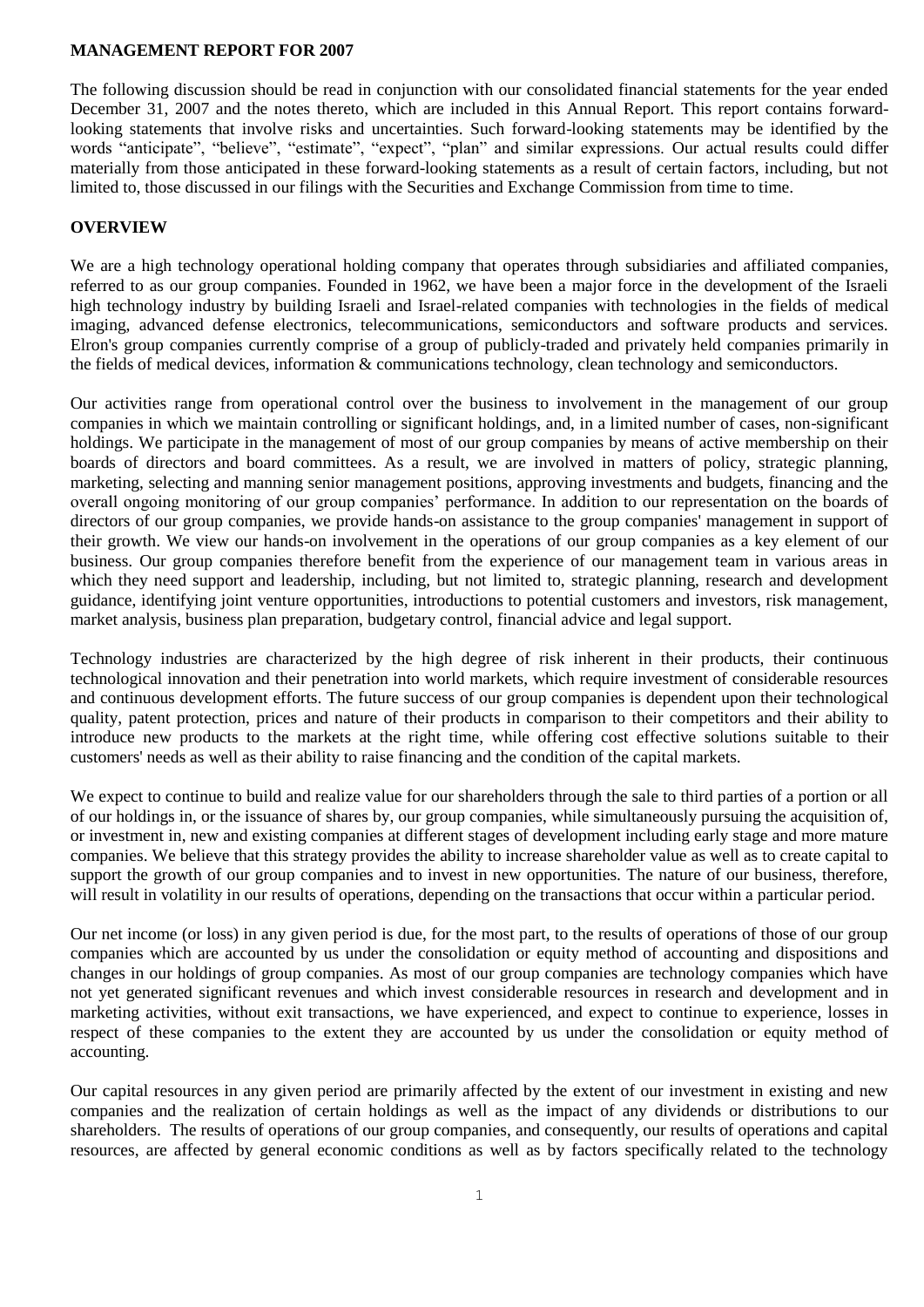markets, which also affect the ability of our group companies to raise financing and our ability to dispose of holdings and realize gains from our holdings.

# **MAJOR TRANSACTIONS AND INVESTMENTS DURING 2007**

*NetVision Ltd. ("NetVision") (TASE: NTSN).* On January 25, 2007, NetVision, then held 36% by Elron and 36% by Discount Investment Corporation Ltd. ("DIC"), a 49% shareholder of Elron, completed a merger with Barak I.T.C (1998) International Telecommunications Services Corp Ltd. ("Barak") and a merger between NetVision and GlobCall Communications Ltd. ("Globcall"). Barak was prior to the merger a subsidiary of Clal Industries and Investments Ltd. ("Clal"). Elron, Clal and DIC, are all part of the IDB group. Following the transactions, Elron's, DIC's and Clal's holdings in NetVision were approximately 18%, 25% and 29%, respectively. As a result of the Barak merger and GlobCall merger, we recorded a gain of \$10.3 million (\$9.1 million net of tax) in the first quarter of 2007.

During 2007, NetVision raised in two separate private placements approximately NIS 112 million (approximately \$28 million). As a result, our holdings in NetVision decreased to approximately 16%, resulting in a gain of approximately \$2.4 million (\$1.9 million net of tax).

Elron continues to account for NetVision under the equity method due to a shareholders agreement between DIC, Elron and Clal in connection with voting at shareholders meetings, including the appointment of directors.

*ChipX Inc. ("ChipX").* In February 2007, ChipX, a provider of differentiated ASIC (application specific integrated circuits) solutions, in which we hold 29%, completed the acquisition of the US ASIC business assets of Oki Semiconductor Company, a division of Oki America Inc. Oki is a global semiconductor company headquartered in Japan with offices worldwide offering a full range of digital integrated circuits from real time controllers to micro processors and network devices focusing on the communications and security industries. In addition, ChipX and Oki Semiconductor have signed a collaboration agreement which will enable ChipX to gain access to Oki Semiconductor's technology, libraries and foundry services. This transaction will boost ChipX's ASIC team capabilities and enable it to offer its customers a range of differentiated ASIC solutions of embedded arrays, gate arrays, structured ASICs and standard cell ASICs.

In April, 2007 ChipX completed a private placement of \$4.0 million from existing shareholders, of which we invested \$1.3 million. The proceeds are to be used mainly to finance ChipX sales and marketing activities in connection with the acquisition of the US ASIC business acquired from Oki Semiconductors.

*New Investment in AqWise – Wise Water Solutions Ltd. ("AqWise").* On March 15, 2007 we completed the acquisition of approximately 34% of the outstanding shares of AqWise, an Israel-based water technology company, from certain existing shareholders of AqWise in consideration for approximately \$3.4 million. AqWise provides advanced biological wastewater treatment technologies which increase capacity and nutrient removal in wastewater treatment plants, utilizing advanced bio film technology. AqWise's solutions have been implemented worldwide in over 20 municipal and industrial plants, in various fields: pulp and paper, food and beverage, agricultural wastewater, chemical plants and aquaculture farms.

*New Investment in BPT (Bio-Pure Technology) Ltd. ("BPT").* On April 19, 2007, Elron completed a new investment of approximately \$1.1 million in BPT out of a \$2.5 million financing round in consideration for approximately 20% of BPT's equity on a fully diluted basis and on an as converted basis. BPT, an Israel- based water technology company, provides advanced membrane-based separation solutions that address the unique needs of the water, wastewater treatment and chemical process industries, employing its proprietary HMT™ (Hybrid Membrane Treatment) solution, based on NF (Nano-Filtration) membranes. BPT's solutions address aggressive wastewater streams and water-intensive applications in a wide range of industries, such as pharmaceuticals, chemicals, agrochemicals, metals, food  $\&$ beverage, drinking water, water re-use and desalination.

On January 2, 2008, BPT completed an internal round of \$3.2 million of which Elron invested \$1.6 million. As a result Elron's holdings in BPT increased to 29% of BPT's equity on a fully diluted basis and on an as converted basis.

*Purchase of Given Imaging Ltd. ("Given Imaging") Shares.* During May 2007, we purchased 717,367 shares of Given Imaging on the open market for an aggregate purchase price of approximately \$18.7 million. As a result, our direct and indirect (through our subsidiary RDC) interest in Given Imaging increased from approximately 21% to approximately 23% of the outstanding shares of Given Imaging. DIC simultaneously purchased the same number of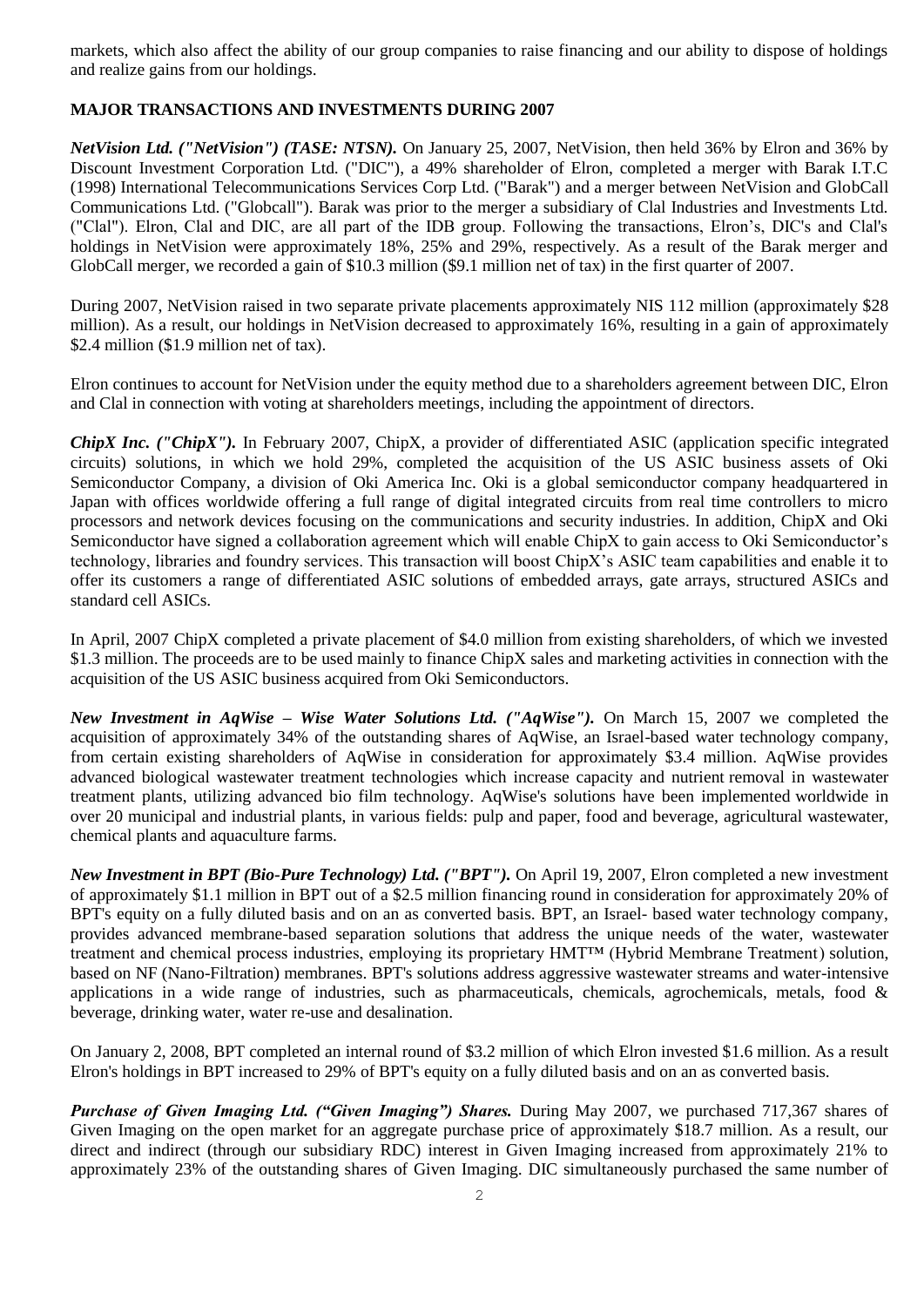shares of Given Imaging for the same aggregate purchase price and following which owns approximately 16% of the outstanding shares of Given Imaging. The excess cost of the purchase price over our share in the equity acquired amounted to approximately \$16.1 million and was allocated as follows: \$8.3 million to intangible assets other than goodwill, such as customer base and technology, \$1.4 million to in-process research and development activities and \$6.4 million to goodwill. Products which did not receive marketing clearance by regulatory authorities as of the acquisition date were considered to be incomplete and accordingly the amount allocated to such products is considered to be in-process research and development activities ("IPR&D"). The amount allocated to IPR&D was charged immediately to the Company's results of operations in accordance with FASB Interpretation No. 4, "Applicability of FASB Statement No. 2 to Business Combinations Accounted for by the Purchase Method". The amounts allocated to intangible assets other than goodwill are being amortized on a straight-line basis over their expected useful life of 7.75- 12.75 years.

*New Investment in RADLIVE Ltd. ("RADLIVE").* On May 30, 2007, Elron completed a new investment of approximately \$3.75 million in RADLIVE as part of an aggregate investment of approximately \$7.65 million, in consideration for approximately 25% of RADLIVE's equity on a fully diluted basis and on an as converted basis. RADLIVE, an Israeli company, is engaged in the development of high definition telephony technologies, providing high quality voice for telephony calls.

*New Investment in Pocared Diagnostics Ltd. ("Pocared").* On June 12, 2007, Elron completed a new investment of approximately \$5.35 million in Pocared as part of an aggregate investment of \$10.7 million. The investment was in two installments: the first of \$3.5 million was invested immediately, and an additional \$1.9 million invested in January 2008. Following our aggregate investment, we hold approximately 20% of Pocared's equity on a fully diluted basis and on an as converted basis. Pocared, an Israel-based medical device company provides an innovative solution for realtime, reagentless In-Vitro Diagnostics (IVD). Pocared's wide technological platform may be used to address a wide range of medical diagnostic applications.

*New Investments in the Internet and cellular field.* During 2007, we provided convertible loans in the aggregate amount of \$0.6 million to *Journeys Ltd. ("Journeys")*, an Israeli company operating in the field of Massive Multiplayer On-line Gaming (MMOG). Journeys is engaged in the development of a casual Internet multiplayer game appealing to a wide audience. On July 11, 2007, Elron completed a new investment of \$1 million in *MuseStorm Ltd. ("MuseStorm")*, an Israeli company engaged in developing an innovative technology for the distribution of a variety of content over the web. Following the investment, Elron holds approximately 23% of MuseStorm's equity on a fully diluted basis and on an as converted basis. MuseStorm's technology enables media suppliers to easily distribute their content to many bloggers, social networks, Internet sites, computers and mobile telephones with the ability to monitor effectiveness of the content after distribution. Users of MuseStorm's technology include Globes, a leading Israeli financial on-line and print newspaper, The Washington Post and record and media companies in the United States. In February 2008 we provided MuseStorm with convertible loan in the amount of \$0.65 million.

On January 17, 2008 we provided a convertible loan of \$1.5 million to *PLYmedia, Inc. ("PLYmedia")* a U.S company which is a pioneer in the development and deployment of an interactive, multi-dimensional web video platform - $PLY$ platform<sup>TM</sup>.

*Starling Advanced Communications Ltd. ("Starling") – Initial Public Offering ("Starling IPO") (TASE: STLG).* On June 13, 2007, Starling completed its initial public offering on the Tel Aviv Stock Exchange ("TASE"), in Israel, of shares and convertible securities (convertible interest-bearing and NIS, Israeli CPI linked debentures ("Convertible Debentures") and options to the Convertible Debentures ("Options to Convertible Debentures")) for aggregate gross proceeds of approximately NIS 57 million (approximately \$14 million), approximately half of which consists of Convertible Debentures. An amount of \$7.3 million (denominated in NIS) of the proceeds from the issuance of the Convertible Debentures is restricted and will be released from the restrictions and will be used by Starling only upon achieving certain milestones, no later than November 30, 2008. We invested approximately \$4 million as part of the offering. In addition, immediately prior to the IPO, existing shareholders of Starling, including us and our subsidiary, RDC, converted shareholder loans in the amount of approximately \$6.5 million into equity and Options to Convertible Debentures of Starling. As a result of Starling's IPO, our combined holding in Starling decreased from 73% to approximately 68% (or 50%, Elron's direct holding and its share in the holding of RDC). Starling is considered a development stage company. Accordingly, the changes in our and RDC's proportional shares of Starling's equity, resulting from the decrease in our and RDC's holdings in Starling, have been accounted for as an equity transaction and as a result a capital reserve of approximately \$3.4 million (\$2.5 million after minority interest) was recorded. Since we still have control over Starling, we continue to account for Starling as a consolidated subsidiary.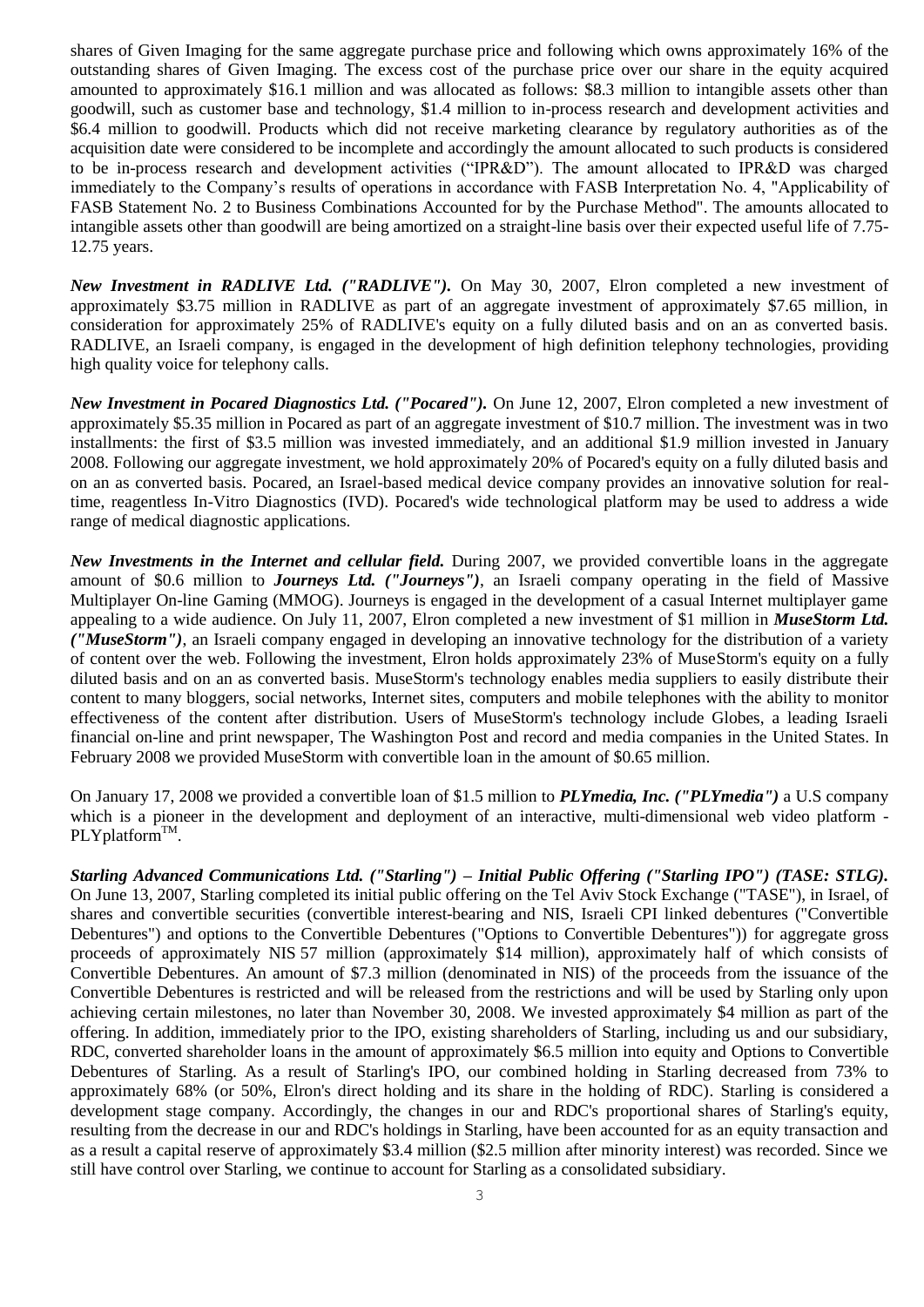According to SFAS No. 133 "Accounting For Derivative instruments And Hedging Activities", as amended by SFAS 155 "Accounting For Certain Hybrid Financial Instruments", the Convertible Debentures and the Options to Convertible Debentures are to be presented, in each reporting period, at their fair value in the balance sheet and the changes in fair value will be charged to finance income, net. As of December 31, 2007 the minority portion in the Convertible Debentures and in the Options to Convertible Debentures amounted to \$5.5 million and \$0.8 million, respectively. The Convertible Debentures and the Options to Convertible Debentures are presented as part of short term liabilities. Accordingly, our future results of operations will be affected from changes in the market value of the Convertible Debentures and the Options to Convertible Debentures.

In February 2008, we, RDC and the other shareholder of Starling agreed to provide a guarantee with respect to a bank loan to be granted to Starling in the amount of up to \$5 million (of which \$2 million is committed). Elron's and RDC's share in this guarantee is up to \$1.9 million and \$2.2 million, respectively. The agreement is subject to a shareholders' meeting approval of Starling and reaching a definitive loan agreement and a guarantee agreement with the bank.

*Jordan Valley Semiconductors Ltd. ("Jordan Valley").* On October 16, 2007, Intel Capital, Intel's global investment organization, completed an \$11 million investment in Jordan Valley, then held 27% by Elron. Clal Electronics Industries Ltd. ("CII""), a wholly owned subsidiary of Clal, is the other major shareholder of Jordan Valley. Both CII and Elron are part of the IDB group of companies. Following the investment, Elron holds approximately 20% of the outstanding shares of Jordan Valley. Jordan Valley, an Israel- based company, has been developing tools for semiconductor metrology based on x-ray technology. Jordan Valley's metrology solutions enable accurate and precise measurements for various thin-film applications in semiconductor manufacturing.

*Medingo Ltd. ("Medingo").* In November 2007, Medingo, then wholly owned by RDC, completed a financing round of approximately \$29 million, of which RDC invested \$18 million (following the completion of Elron's assignment to RDC of certain investment rights described below), Elron invested approximately \$6.1 million (including \$4.2 million conversion of convertible loans previously granted to Medingo) and Radius Ventures, a U.S. venture capital fund and others, invested \$5.1 million. The investment was in two installments, the second of which in the amount of \$12.5 million was invested in February 2008. As a result of the above transaction (which included Elron's assignment of certain investment rights to RDC), Elron and RDC hold 6% and 70%, respectively, of Medingo's shares on a fully diluted basis and on an as converted basis. The excess of the purchase price over the share in the equity acquired by Elron on a consolidated basis amounted to \$ 2.3 million and was allocated to IPR&D. The write off of the IPR&D is included as part of the line item "Amortization of intangible assets" in the statement of operations. Since Elron controls Medingo through RDC, Elron continues to consolidate Medingo's financial statements.

RDC's investment of \$18 million in the round was the result of Elron's transfer to it of Medingo shares purchased by Elron in the amount of \$9 million as part of the first installment and Elron's assignment to RDC of its right to invest an additional \$9 million as part of the second installment, which was funded by Rafael Advanced Defense Systems Ltd. ("Rafael"), (the other shareholder of RDC) in RDC, for the purpose of investing in Medingo.

## **OTHER MAJOR EVENTS**

*Settlement with Rafael.* On September 20, 2006 Rafael filed a claim with the Tel Aviv District Court against our 100% subsidiary, DEP Technology Holdings Ltd. ("DEP"), and RDC, 50.1% held by DEP and 49.9% held by Rafael, requesting the court to issue a declaratory order that Rafael is entitled to terminate the rights granted to RDC to commercialize certain technologies of Rafael for future development of products for use in non-military markets, pursuant to an agreement between DEP, RDC and Rafael. In December 2006, DEP and RDC filed statements of defense.

On December 30, 2007, Elron, DEP, RDC and Rafael signed an agreement (the "Addendum") effective as of January 1, 2008and subsequently approved by the court, amending the existing agreement between the parties pertaining to the rights granted to RDC to commercialize certain technologies of Rafael and settled the above-mentioned claim. Pursuant to the Addendum, RDC's rights to commercialize certain technologies of Rafael will continue without time restrictions. In January 2008 we made a one time investment in RDC of \$4 million and are committed to make further investments of \$0.75 million in RDC for each company established by RDC based on Rafael's technologies. The Addendum settles all claims between Rafael and RDC and DEP as well as resolves other issues which will facilitate cooperation between the parties.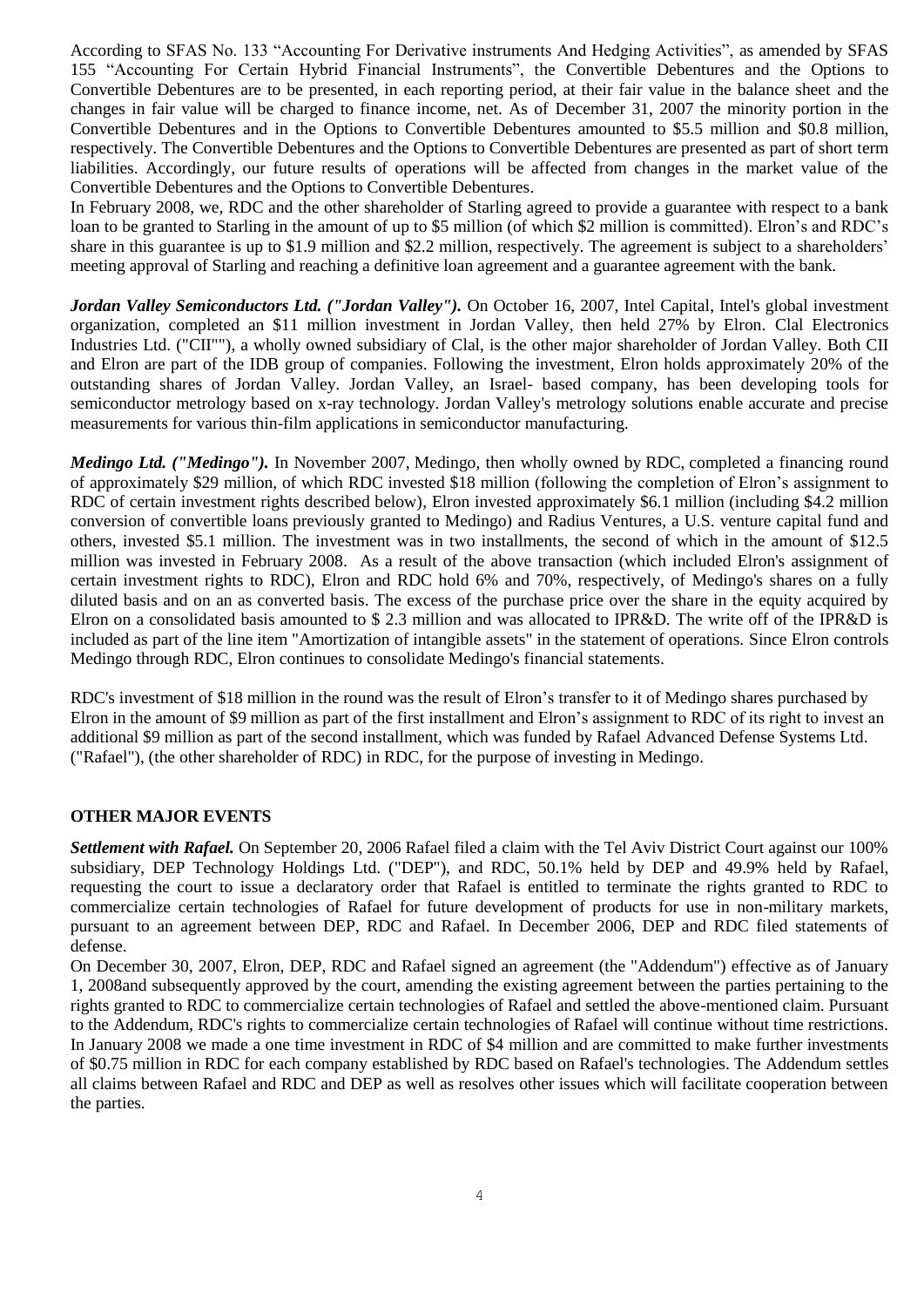*Sale of Real Estate.* On June 18, 2007, Elron's wholly owned subsidiary, Elbit Ltd., completed the sale of Elbit's real estate in Carmiel, Israel, for approximately \$11.6 million. As a result of the sale, we recorded a gain, net of tax of approximately \$4.1 million, in the second quarter of 2007.

## **CERTAIN U.S. FEDERAL INCOME TAX CONSIDERATIONS**

We will advise our shareholders regarding our 2007 status with respect to passive foreign investment company ("PFIC") for U.S. federal income tax purposes as soon we have concluded our evaluation which we expect to conclude prior to filing with the Securities and Exchange Commission our Annual Report on Form 20F for 2007 to be filed by the end of the second quarter of 2008.

## **CRITICAL ACCOUNTING POLICIES**

We prepare our consolidated financial statements in conformity with accounting principles generally accepted in the United States ("US GAAP"). Our significant accounting policies are more fully described in Note 2 to our consolidated financial statements. Certain accounting principles require us to make certain estimates, judgments and assumptions. We believe that the estimates, judgments and assumptions upon which we rely are reasonable based upon information available to us at that time. These estimates, judgments and assumptions can affect the reported amounts of assets and liabilities as of the date of the financial statements, as well as the reported amounts of revenues and expenses during the periods presented. To the extent there are material differences between these estimates, judgments or assumptions and actual results, our financial statements will be affected. The significant accounting policies that we believe are the most critical to aid in fully understanding and evaluating our reported financial results include the following:

- Principles of accounting for holdings in group companies
- Business combinations and purchase price allocation
- Impairment of goodwill and other intangible assets
- Other-than-temporary decline in value of investments in group companies
- Accounting for income taxes

### **Principles of Accounting for Holdings in Group Companies**

The various holdings that we have in our group companies are accounted for under several methods, based among others, on our level of ownership and the type and form of our holdings in our group companies, as described below.

*Consolidation*. Companies over which we have control are accounted for under the consolidation method of accounting. Control is usually assumed when we own, directly or through our subsidiaries, more than 50% of the outstanding voting securities of a company. However, whether or not we control a group company also depends on an evaluation of several factors, including, among others, our rights to appoint members of the boards of directors, our representation on the board of directors and any minority participating rights and other factors that require management to make judgments and that involve the use of significant estimates and assumptions.

Under the consolidation method, a controlled company's assets and liabilities are included within our consolidated balance sheet and its income and expense items are included within our consolidated statements of operations. The share of other shareholders in the net assets and in the net income or losses of a consolidated company is reflected in minority interest in our consolidated balance sheet and in our consolidated statements of operations, respectively. The minority interest amount adjusts our consolidated net income (loss) to reflect only our share in the earnings or losses of any consolidated company. However, when a complex ownership structure exists, such as when the minority investment is in the form of a preferred security or other senior security that entitles the holders to a preference in liquidation and dividends, losses cannot be allocated to the minority shareholders that would reduce the carrying amount of the minority investment to the lower of the amount invested or the liquidation value of the security.

Notwithstanding the above, in January 2003, the Financial Accounting Standards Board (the "FASB") issued FASB Interpretation No. 46, "Consolidation of Variable Interest Entities – an Interpretation of Accounting Research Bulletin No. 51" ("FIN 46"), relating to certain entities in which equity investors do not have the characteristics of a controlling financial interest or do not have sufficient equity at risk for the entity to finance its activities without additional subordinated financial support. In December 2003, the FASB revised FASB Interpretation No. 46. The revised FASB Interpretation No. 46, or FIN 46R, "Consolidation of Variable Interest Entities —an interpretation of ARB No. 51," defines the provisions under which a variable interest entity ("VIE") should be consolidated. In general,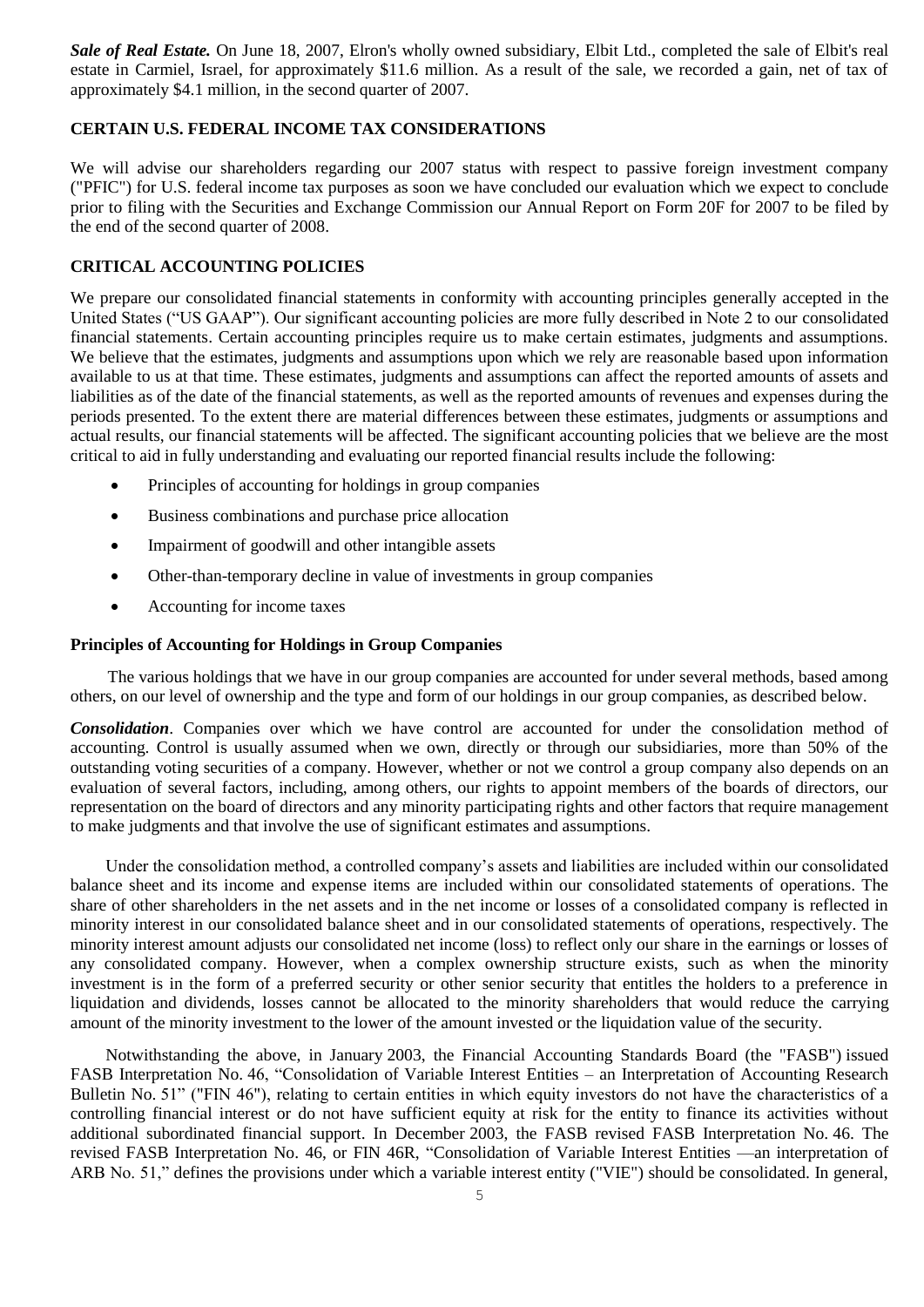a VIE is a corporation, partnership, limited-liability corporation, trust or any other legal structure used to conduct activities or hold assets that (1) has an insufficient amount of equity to carry out its principal activities without additional subordinated financial support, (2) has a group of equity owners that is unable to make significant decisions about its activities or (3) has a group of equity owners that does not have the obligation to absorb losses or the right to receive returns generated by its operations. FIN 46R provides several exceptions to its scope. For example, an entity that is deemed to be a business need not be evaluated in order to determine if it is a VIE unless one of the conditions specified in FIN 46R exists. FIN 46R requires a VIE to be consolidated by the party (i.e., the variable interest holder) with an ownership, contractual or other pecuniary interest in the VIE that will absorb a majority of the risk of loss from the VIE's activities, is entitled to receive a majority of the VIE's residual returns (if no other variable interests absorb a majority of the VIE's losses), or both. A variable interest holder that consolidates the VIE is referred to as the primary beneficiary.

As an operational holding company, we have made investments in and granted loans to companies that are engaged in various fields of high technology. Some of these companies are in their early stages of development and will require substantial external investments until they can finance the activities, in which they are currently engaged, without needing additional support from other parties and may be considered VIEs. These companies are currently primarily funded with financing from venture capital funds, other holding companies and private investors.

Our assessment of whether a group company is within the scope of FIN 46R, whether a group company is a VIE and the determination of the primary beneficiary is judgmental in nature and involves the use of significant estimates and assumptions regarding the fair value of certain entities and their variable interests. The estimates and assumptions include, among others, forecasted cash flows, their respective probabilities and the economic value of certain preference rights. In addition, such assessment also involves estimation of whether a group company can finance its current activities, until it reaches profitability, without additional subordinated support.

As of December 31, 2007, Wavion, BPT, Enure and Atlantium were considered to be VIEs, but Elron is not their primary beneficiary. As of December 31, 2007, our maximum exposure to loss as a result of our involvement in the above companies did not exceed the carrying value of our investment in these companies, which is approximately \$0 million, \$3.6 million and \$11.0 million, respectively.

In December 2007, the FASB issued SFAS 160, "Noncontrolling Interests in Consolidated Financial Statements" ("SFAS 160"). SFAS 160 amends ARB 51, "Consolidated Financial Statements", to establish accounting and reporting standards for the noncontrolling interest in a subsidiary and for the deconsolidation of a subsidiary. It also clarifies that a noncontrolling interest in a subsidiary is an ownership interest in the consolidated entity that should be reported as equity in the consolidated financial statements. SFAS 160 also changes the way the consolidated income statement is presented by requiring consolidated net income to be reported at amounts that include the amounts attributable to both the parent and the noncontrolling interest. It also requires disclosure, on the face of the consolidated statement of income, of the amounts of consolidated net income attributable to the parent and to the noncontrolling interest. SFAS 160 requires that a parent recognize a gain or loss in net income when a subsidiary is deconsolidated and requires expanded disclosures in the consolidated financial statements that clearly identify and distinguish between the interests of the parent owners and the interests of the noncontrolling owners of a subsidiary. SFAS 160 is effective for fiscal periods, and interim periods within those fiscal years, beginning on or after December 15, 2008. As such, the adoption of SFAS 160 is not expected to have a material effect on accounting for current subsidiaries.

*Equity Method.* Group companies that we do not control, but over whom we exercise significant influence regarding their operating and financial policies and in which we hold common stock or in-substance common stock as defined in Emerging Issues Task Force ("EITF") Issue No. 02-14, "Whether an Investor Should Apply the Equity Method of Accounting to Investments Other Than Common Stock" ("EITF 02-14") (which is further described below), are accounted for under the equity method of accounting. Significant influence is usually assumed when we hold 20% or more of a group company's voting securities; however, whether or not we exercise significant influence with respect to a group company also depends on an evaluation of several additional factors, including, among others, our rights to appoint members of the boards of directors, our representation on the board of directors, agreements with other shareholders, our participation in policy making processes, the existence of material intercompany transactions and technological dependency, the extent of ownership by an investor in relation to the concentration of other shareholdings, and other factors that may require management to make certain judgmental decisions regarding significant influence.

EITF 02-14, which became effective at the beginning of the fourth quarter of 2004, defines in-substance common stock as an investment with similar risk and reward characteristics to common stock. In certain holdings we invested, among other things, in preferred shares that include rights, such as cumulative and participating dividends, dividend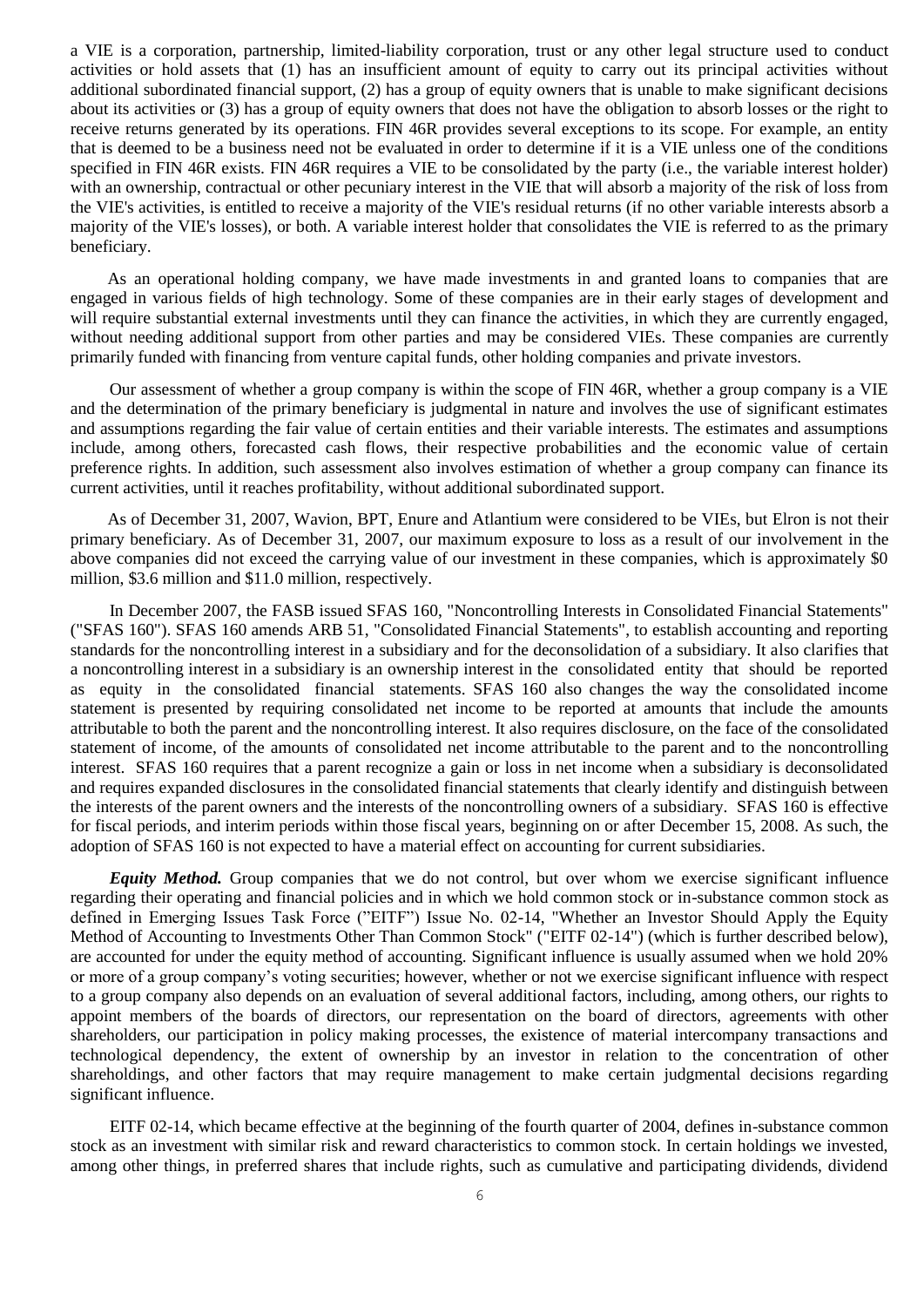preferences and liquidation preferences. Based on EITF 02-14, the following companies are being accounted for at cost notwithstanding our significant influence in such companies as the investment in these companies is not considered to be in-substance common stock: Impliant, Teledata, NuLens, BrainsGate, Safend, Neurosonix, Atlantium, Enure, Pocared, BPT and MuseStorm. Any assessment of whether we hold in-substance common stock in a group company is judgmental in nature and involves the use of significant estimates and assumptions such as assessing the fair value of the subordinated equity of the group company.

We also account for our interests in partnerships under the equity method of accounting, based on our holding percentage.

Under the equity method of accounting (either for investments in common stock or in-substance common stock), a group company's assets and liabilities are not included within our consolidated balance sheets and their results of operations are not reflected within our consolidated statements of operations. However, our share in the net income or losses of the group company is reflected as an equity income (loss) in our consolidated statements of operations. The share of income or losses is generally based upon our ownership level of the outstanding share capital of the group company. In circumstances where the equity method is being applied, our ownership in an investee is in the form of a preferred security or other senior security and the investment in common stock is zero, we recognize equity method losses based on our ownership level in the particular investee security or loan held by us to which the equity method losses are being applied.

*Other Methods.* Our holdings in companies that we do not account for under either the consolidation or the equity method of accounting are accounted for under two different methods:

Non-marketable securities are presented at cost. Under this method, our share in the income or losses of these entities is not included in our consolidated statements of operations; and

Marketable securities that are classified as available-for-sale are presented at fair market value and the effect of any unrealized change in market value is reflected, net of tax, in other comprehensive income (loss). When realized, gain or loss is included in our results of operations.

For further discussion, see "Other-Than-Temporary Decline in Value of Investments in Group Companies" below.

### **Business Combinations and Purchase Price Allocation**

Business combinations are accounted for using the purchase method of accounting, under which the total purchase price is allocated to proportional interest in the acquired company's assets and liabilities based on their estimated fair values, and the remainder, if any, is attributed to goodwill. A determination as to whether or not an acquisition of assets or a portion of a company's equity is considered a "business" is, in certain circumstances, based on judgments and estimates.

The aggregate purchase price of any investment accounted for under either the consolidation or the equity method of accounting is being allocated to identifiable net assets, intangible assets other than goodwill, IPR&D activities, and to goodwill. The amount allocated to IPR&D is charged immediately to our results of operations in accordance with FASB Interpretation No. 4, "Applicability of FASB Statement No. 2 to Business Combinations Accounted for by the Purchase Method" ("FIN 4"). The amounts allocated to finite-lived intangible assets other than goodwill are amortized on a straight-line basis over their weighted average expected useful life. In 2007, 2006 and 2005, IPR&D charges amounted to \$3.7 million, \$0.9 million and \$1.1 million, respectively. In 2007, an amount of \$1.4 million is part of our share in the net income or loss of affiliated companies and \$2.3 million included as amortization of intangible assets. IPR&D in 2007 and in 2006 resulted mainly from the purchase of Given Imaging shares for approximately \$18.7 million and \$10 million, respectively. IPR&D in 2007 also resulted from the investment in Medingo during November 2007 (See above under "MAJOR TRANSACTION AND INVESTMENTS IN 2007").

Estimating the fair value of certain assets acquired and liabilities assumed is judgmental in nature and often involves the use of significant estimates and assumptions, mainly with respect to intangible assets. While there are a number of different methods for estimating the value of intangible assets acquired, the primary method we use is the discounted cash flow approach. Some of the more significant estimates and assumptions inherent in the discounted cash flow approach include projected future cash flows, including their timing, a discount rate reflecting the risk inherent in the future cash flows and a terminal growth rate. Another area requires judgment that can impact our results of operations is estimating the expected useful lives of the intangible assets. To the extent intangible assets are ascribed with longer useful lives, there may be less amortization expenses recorded in any given period. As we and our group companies operate in industries that are rapidly evolving and extremely competitive, the value of the intangible assets,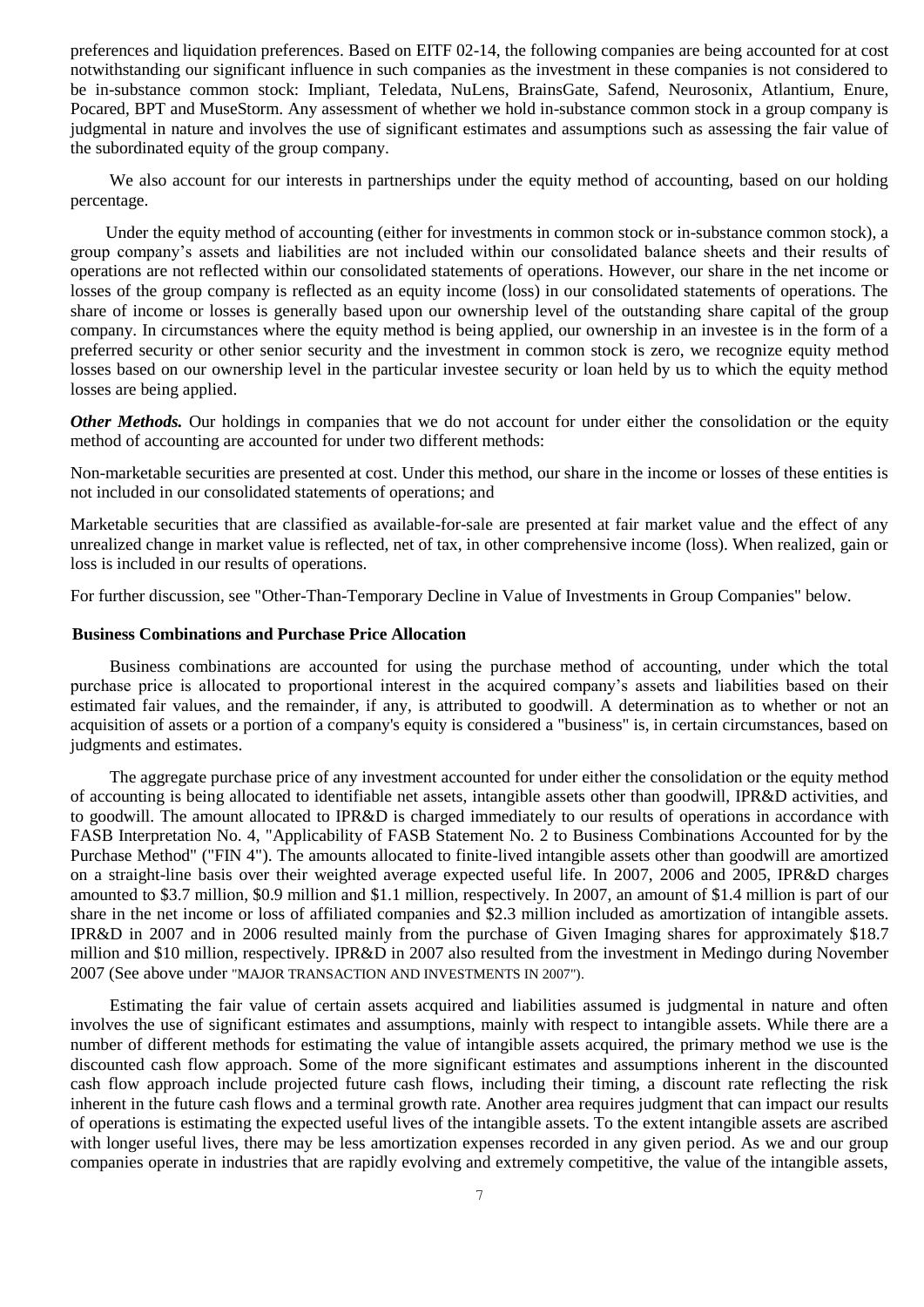their respective useful lives and the investments in companies is exposed to future adverse changes that can result in a charge to our results of operations (See "-Other-Than-Temporary Decline in Value of Investments in Group Companies" below.)

In December 2007, the FASB issued SFAS 141(R), "Business Combinations" ("SFAS 141(R)"). This Statement replaces SFAS 141, "Business Combinations", and requires an acquirer to recognize the assets acquired, the liabilities assumed, including those arising from contractual contingencies, any contingent consideration, and any noncontrolling interest in the acquiree at the acquisition date, measured at their fair values as of that date, with limited exceptions specified in the statement. SFAS  $141(R)$  also requires the acquirer in a business combination achieved in stages (sometimes referred to as a step acquisition) to recognize the identifiable assets and liabilities, as well as the noncontrolling interest in the acquiree, at the full amounts of their fair values (or other amounts determined in accordance with SFAS 141(R)). In addition, SFAS 141(R)'s requirement to measure the noncontrolling interest in the acquiree at fair value will result in recognizing the goodwill attributable to the noncontrolling interest in addition to that attributable to the acquirer.

SFAS 141(R) also amends SFAS No. 109, "Accounting for Income Taxes", to require the acquirer to recognize changes in the amount of its deferred tax benefits that are recognizable because of a business combination either in income from continuing operations in the period of the combination or directly in contributed capital, depending on the circumstances. It also amends SFAS 142, Goodwill and Other Intangible Assets, to, among other things; provide guidance on the impairment testing of acquired research and development intangible assets and assets that the acquirer intends not to use.

SFAS 141(R) applies prospectively to business combinations for which the acquisition date is on or after the beginning of the first annual reporting period beginning on or after December 15, 2008. As such, the adoption of SFAS 141(R) is not expected to have a material effect on accounting for our current subsidiaries.

#### **Impairment of Goodwill and Other Intangible Assets**

We conduct a goodwill impairment review at least annually and on an interim basis whenever events or changes in circumstances indicate that the carrying value may not be recoverable. Factors that we consider important that could trigger an impairment review include significant underperformance relative to historical or expected future operating results and significant negative industry or economic trends. We test for impairment at a level referred to as a reporting unit. Determining fair value involves the use of significant estimates and assumptions. These estimates and assumptions could have an impact on whether or not an impairment charge is recognized. To determine fair value, we may use a number of valuation methods including quoted market prices, discounted cash flows and revenue multipliers. As mentioned above, these approaches use estimates and assumptions including projected future cash flows, discount rate and terminal growth rate. Using different assumptions could result in different results. In 2007 and 2006, no impairment of goodwill was recorded. In 2005, a goodwill impairment charge in the amount of \$1.3 million, was recorded with respect to the operation of Elron Telesoft Ltd. and Elron Telesoft Export ("The ET Group") in light of its results of operation (following the sale of this business on December 29, 2005 to ECtel Ltd. (NASDAQ: ECRX), these charges are presented as part of the loss from discontinued operations in the statements of operations). At December 31, 2007, consolidated goodwill amounted to approximately \$2.7 million.

Other intangible assets with definite useful lives are reviewed for impairment whenever events or changes in circumstances indicate that the carrying amount of an asset may not be recoverable. Recoverability of assets to be held and used is measured by a comparison of the carrying amount of an asset to the future undiscounted cash flows expected to be generated by the asset. If an asset is considered to be impaired, the impairment to be recognized is measured by the amount by which the carrying amount of the asset exceeds its fair value. In the evaluation of fair value, we use significant estimates and assumptions such as projected future cash flows that are subject to high degree of judgment. In 2007, 2006 and 2005, no impairment of other intangible assets was recorded. If the carrying value of the intangible asset exceeds its fair value, an impairment loss is recognized in an amount equal to that excess. In the valuation of fair value we use judgment as to which is the most appropriate method to use for measuring fair value and as to what assumptions to use in implementing the methodology chosen. As we operate in industries that are rapidly evolving and extremely competitive, changes in the assumptions and estimates may affect the carrying value of the intangible assets, and could result in an additional impairment charge to our results of operations. At December 31, 2007, consolidated intangible assets, other than goodwill, amounted to approximately \$2.8 million.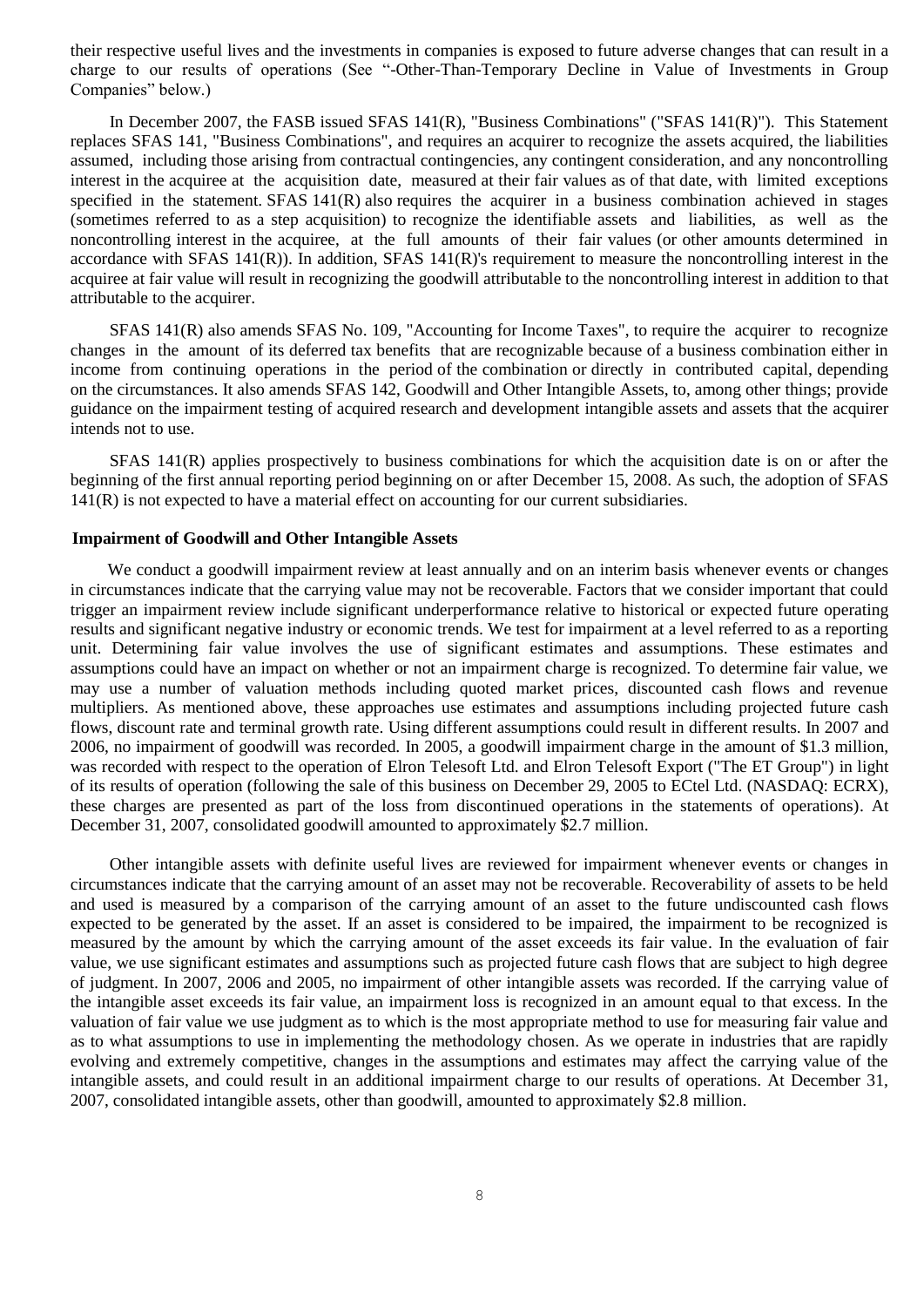#### **Other-Than-Temporary Decline in Value of Investments in Group Companies**

At the end of each reporting period, we evaluate whether an other-than-temporary decline in the value of an investment in a group company that is not consolidated has been sustained. This evaluation is judgmental in nature. If it has been determined that an investment has sustained an other-than-temporary decline in its fair value relative to its carrying value, the investment is written down to its fair value by a charge to our results of operations.

An evaluation of fair value is dependent upon specific facts and circumstances. Factors that are considered by us in this determination include financial information (including, among others, budgets, business plans and financial statements), the value at which independent third parties have invested or have committed to invest and independent appraisals, if available. Factors indicative of an other-than-temporary decline include, among others, recurring operating losses, credit defaults, specific conditions affecting the investment, such as in the industry or in geographic area, and subsequent rounds of financing at an amount below the cost basis of the investment. This list is not all inclusive, and we weigh all quantitative and qualitative factors in determining if an other-than-temporary decline in value of an investment has occurred. As we operate in industries that are rapidly evolving and extremely competitive, it is possible that our estimates could change in the near term and there can be no assurance that an additional write-down or write-off of the carrying value will not be required in the future. In 2007 we recorded write-downs in the amounts of \$9.2 million, mainly with respect to our investment in Impliant (\$8.3 million) and Jordan Valley (\$0.9 million), and in 2006 and 2005 \$6.1 million and \$6 million, respectively, with respect to our investment in Oncura.

#### **Accounting for Income Taxes**

At the end of each reported period, we are required to estimate our income taxes. This process requires us to estimate our actual current tax liabilities and make an assessment of temporary differences resulting from differing treatment of items for tax and accounting purposes. These differences result in deferred tax assets and liabilities, which are included within our consolidated balance sheet. We must then assess the likelihood that our net deferred tax assets will be realized through future taxable income and, to the extent we believe that realization is not likely, we must establish a valuation allowance. Management judgment is required in determining our provision for income taxes, our deferred tax assets and liabilities and any valuation allowance recorded against our net deferred tax assets. Our judgment as to the probability to realize our net deferred tax assets is largely based upon interpretations of certain tax laws and estimates and assumptions mainly with respect to our ability to realize investments in our group companies. Our ability to realize investments is mainly dependent upon factors such as the condition of the securities markets and other general economic conditions. As the securities markets for our group companies are highly volatile, changes in our assumptions and estimates may require us to increase (or decrease) the valuation allowance and therefore we may be required to include an expense (or income) within the tax provision in our statement of operations.

As of December 31, 2007, deferred tax assets with respect to the corporate carryforward losses that are more likely than not to be realized in the foreseeable future amounted to approximately \$2.2 million (\$9.2 million as of December 31, 2006). In 2007, we increased our previous valuation allowance by \$4.0 million as a result of the decrease in the market price of certain of our marketable securities against which we assumed our carryforward losses can be realized in the future years. As of December 31, 2007 the deferred tax assets were offset by \$3.0 million as a result of deferred tax liability recorded with respect to the investment in NetVision which is accounted for under the equity method. In 2006, we reduced our previous valuation allowance by \$6.7 million, which included \$3.0 million as a result of the increase in the market price of certain of our marketable securities against which we assumed our carryforward losses can be realized in the future years, and \$3.7 million as a result of Elbit's receipt of a final tax assessment. In 2005, we reduced our previous valuation allowance by \$19.6 million, which included \$13.3 million as a result of Elbit's receipt of a final tax assessment (of which \$3.9 million was recorded as a reduction of goodwill since the deferred tax assets related to carryforward losses of Elbit incurred in periods prior to our acquisition of Elbit) and \$5.0 million as a result of the sale of our holdings in the ET Group in 2005.

Deferred tax liabilities as of December 31, 2007 amounted to \$0.4 million mainly with respect to our indirect investment in Given Imaging through RDC which is accounted for under the equity method. Deferred tax liabilities as of December 31, 2006 amounted to \$1.4 million mainly with respect to a real estate held by us, which was sold in 2007, and our investment in Given Imaging.

As of December 31, 2007, Elron had carryforward losses of approximately \$101 million.

In July 2006, the FASB issued FASB Interpretation No. 48, "Accounting for Uncertainty in Income Taxes, an Interpretation of FASB Statement No. 109" ("FIN 48"). FIN 48 clarifies the accounting for income taxes by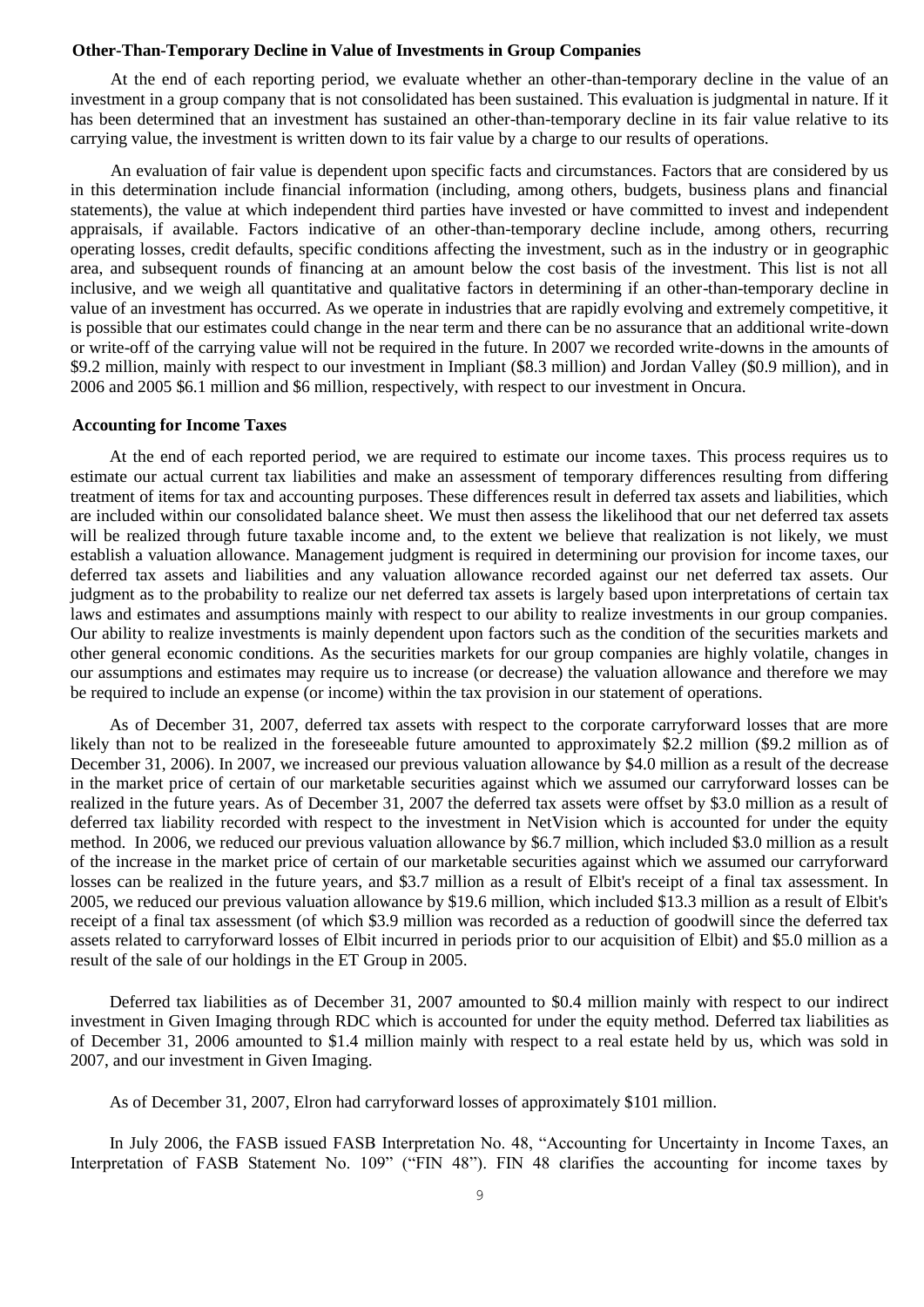prescribing the minimum recognition threshold a tax position is required to meet before being recognized in the financial statements. FIN 48 utilizes a two-step approach for evaluating tax positions. Recognition (step one) occurs when an enterprise concludes that a tax position, based solely on its technical merits, is more-likely-than-not to be sustained upon examination. Measurement (step two) is only addressed if step one has been satisfied (i.e., the position is more-likely-than-not to be sustained otherwise a full liability in respect of a tax position not meeting the more-likely – than not criteria is recognized). Under step two, the tax benefit is measured as the largest amount of benefit, determined on a cumulative probability basis, that is more-likely-than-not to be realized upon ultimate settlement. FIN 48 applies to all tax positions related to income taxes subject to the Financial Accounting Standard Board Statement No. 109, "Accounting for Income Taxes" ("FAS 109"). This includes tax positions considered to be "routine" as well as those with a high degree of uncertainty. FIN 48 has expanded disclosure requirements, which include a tabular roll forward of the beginning and ending aggregate unrecognized tax benefits as well as specific detail related to tax uncertainties for which it is reasonably possible the amount of unrecognized tax benefit will significantly increase or decrease within twelve months (for further information see also note 14 to our consolidated financial statements). FIN 48 is effective for fiscal years beginning after December 15, 2006. The cumulative effect of applying FIN 48 is reported as an adjustment to the opening balance of retained earnings. The adoption of FIN 48, as of January 1, 2007, did not have any effect of the Company's retained earnings and financial position.

#### **BASIS OF PRESENTATION**

*Consolidation.* Our consolidated financial statements include the accounts of Elron and all of our direct or indirect (through Elbit and DEP) controlled subsidiaries. The following are our main subsidiaries:

| Year ended December 31, |                            |                                      |                                    |                                   |                                       |
|-------------------------|----------------------------|--------------------------------------|------------------------------------|-----------------------------------|---------------------------------------|
| 2007                    |                            |                                      | 2006                               |                                   |                                       |
| RDC<br><b>SELA</b>      | Medingo<br><b>Starling</b> | Sync-Rx $3$<br>PaperLnx <sup>3</sup> | RDC.<br>Galil Medical <sup>2</sup> | <b>SELA</b><br>Medingo<br>$3DY^2$ | <b>Starling</b><br>Enure <sup>1</sup> |

<sup>1</sup> Enure had been consolidated through August 2006.

<sup>2</sup> Has been consolidated through December 2006.

<sup>3</sup> Sync-Rx and PaperLnx were established by RDC in the fourth quarter of 2007.

*Equity Method.* Our main group companies held by us or through Elbit, DEP and RDC (and through Galil Medical through December 2006) accounted for under the equity method of accounting include:

| 2007                |                       |                            | 2006                              |  |  |
|---------------------|-----------------------|----------------------------|-----------------------------------|--|--|
| 3DV                 | <b>Notal Vision</b>   | Given Imaging              | Wavion<br>Pulsicom                |  |  |
| ChipX               | RADLIVE <sup>5</sup>  | Oncura <sup>1</sup>        | Notal Vision CellAct <sup>3</sup> |  |  |
| Wavion              | Journeys <sup>6</sup> | Galil Medical <sup>2</sup> | AMT                               |  |  |
| Ellara (formerly    |                       | NetVision                  | Oncura                            |  |  |
| AMT)                |                       | ChipX                      | $3DV^2$                           |  |  |
| AqWise <sup>4</sup> |                       |                            |                                   |  |  |
|                     |                       |                            | Year ended December 31,           |  |  |

<sup>1</sup> Through December 2006

2 Since December 2006

 $^3$  Sold in February 2007 for \$0.8 million, resulting in a gain of \$0.5 million

<sup>4</sup> Purchased in March 2007 (see under "MAJOR TRANSACTIONS AND INVESTMENTS IN 2007")

<sup>5</sup> Purchased in May 2007 (see under "MAJOR TRANSACTIONS AND INVESTMENTS IN 2007")

<sup>6</sup> Purchased in July 2007 (see under "MAJOR TRANSACTIONS AND INVESTMENTS IN 2007")

*Other investments.* Our main group companies held by us which are accounted for under the cost method or as available-for- sale include: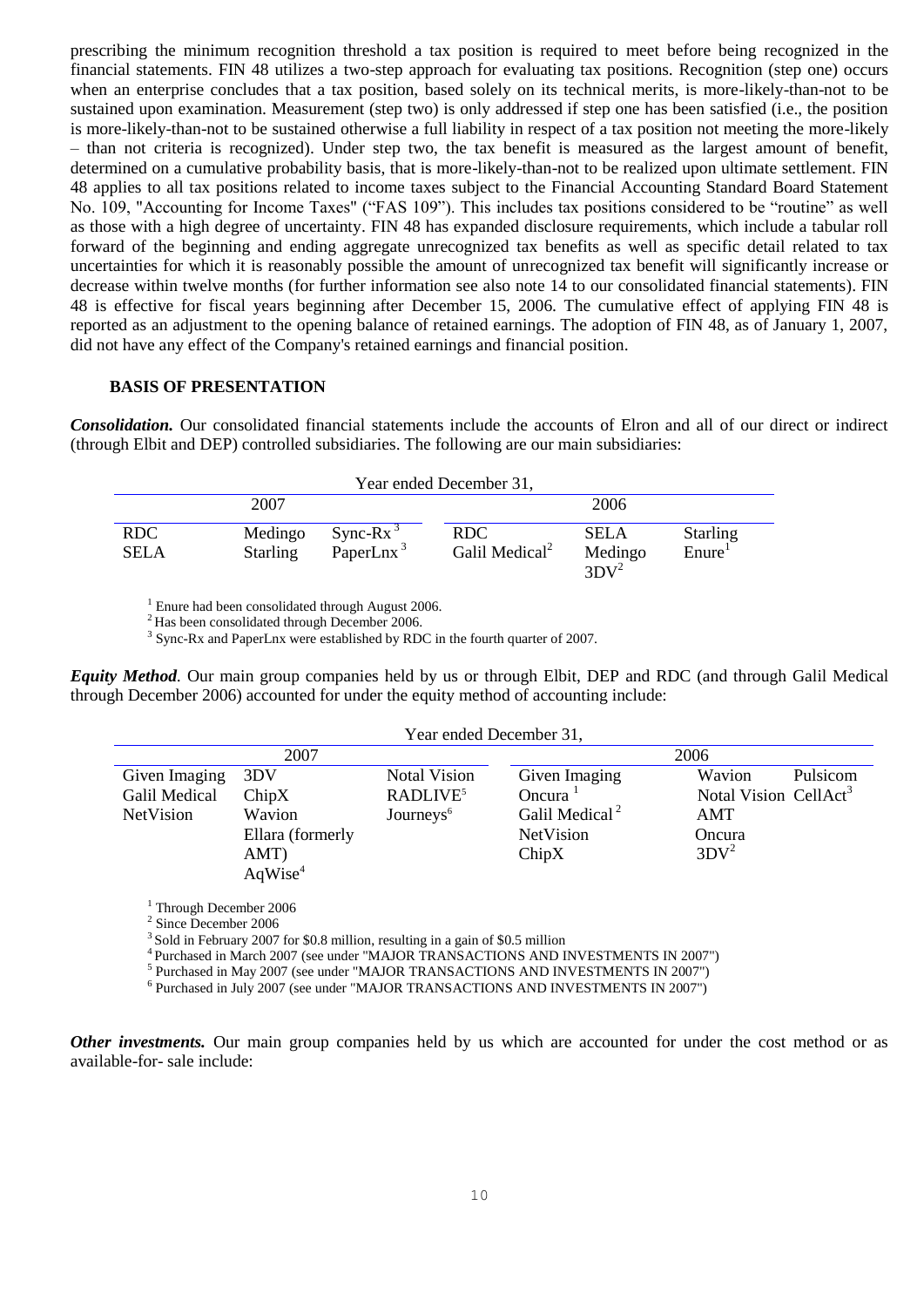Year ended December 31,

| 2007          |                   | 2006                   |               |                   |                    |  |
|---------------|-------------------|------------------------|---------------|-------------------|--------------------|--|
| Jordan Valley | <b>NuLens</b>     | Enure                  | Jordan Valley | <b>BrainsGate</b> | <b>Neurosonix</b>  |  |
| Impliant      | Safend            | Pocared <sup>2</sup>   | Impliant      | <b>NuLens</b>     | Atlantium          |  |
| Teledata      | <b>Neurosonix</b> | RPT <sup>3</sup>       | Teledata      | Safend            | Enure <sup>T</sup> |  |
| BrainsGate    | <b>Atlantium</b>  | MuseStorm <sup>4</sup> |               |                   |                    |  |

<sup>1</sup> From August 2006.

<sup>2</sup> Purchased in June 2007 (see under "MAJOR TRANSACTIONS AND INVESTMENTS IN 2007")

<sup>3</sup> Purchased in April 2007 (see under "MAJOR TRANSACTIONS AND INVESTMENTS IN 2007")

<sup>4</sup> Purchased in July 2007 (see under "MAJOR TRANSACTIONS AND INVESTMENTS IN 2007")

### *Available-for-sale Securities-*

As of December 31, 2007 and 2006 – Elbit Vision Systems ("EVS") and M-Wise.

## **RESULTS OF OPERATIONS**

### *Year Ended December 31, 2007 compared to Year Ended December 31, 2006.*

The following table sets forth our results of operations in the reported periods:

|                             | Year ended December 31,                 |      |  |
|-----------------------------|-----------------------------------------|------|--|
|                             | 2007                                    | 2006 |  |
|                             | (millions of \$, except per share data) |      |  |
| Net income (loss)           | (37.1)                                  | 3.0  |  |
| Net income (loss) per share | (1.25)                                  | 0.10 |  |

The net loss we reported in 2007 resulted mainly from losses with respect to our group companies in the amount of \$46.1 million which included our share in the net losses mainly of Starling, Medingo, ChipX, Wavion, Ellara (formerly AMT), Galil Medical and 3DV. Our share in the net loss of our group companies included a \$5.9 million amortization of intangible assets related to the purchase of Given Imaging shares in 2004, 2006 and 2007 of which \$1.4 million write-off of IPR&D and an \$8.3 million write off in Impliant Inc. as a result of material adverse events in connection with Impliant's main product during clinical trials, which occurred during the second half of 2007 (see also "Highlights of the Results of Operations of our Major Affiliates and Other Investments").

The net loss also included a tax expense of approximately \$4.0 million resulting from the increase in our previous valuation allowance in respect of carryforward tax losses incurred in prior periods as a result of a decrease in the market price of certain of our marketable securities.

The above losses were offset by the following:

- (i) a gain, net of tax, of approximately \$9.1 million from the merger between NetVision, Barak and Globcall, which was completed during the first quarter of 2007; and
- (ii) a gain, net of tax, of approximately \$4.1 million resulting from the sale of Elbit's real estate in Carmiel, Israel.

The net income we reported in 2006 included a gain, net of tax, of approximately \$21.2 million resulting from the sale of Partner's shares in consideration for \$39.9 million. The gain from the sale of Partner's shares included approximately \$3.7 million, resulting from a decrease in our previous valuation allowance in respect of losses incurred in prior periods, following Elbit's receipt of a final tax assessment. In addition, we recorded an additional tax benefit of approximately \$3.0 million resulting from the decrease in our previous valuation allowance in respect of losses incurred in prior periods as a result of a continued increase in the market price of certain of our marketable securities.

The above gains were offset by losses, net, which we recorded with respect to our group companies in the amount of \$22.7 million in 2006 which included \$4.8 million of amortization of intangible assets related to the purchase of Given Imaging shares in 2004 and 2006 (including a \$1.0 million write-off of IPR&D), and a gain in the amount of \$2.5 million resulting from the completion of the financing round in 3DV.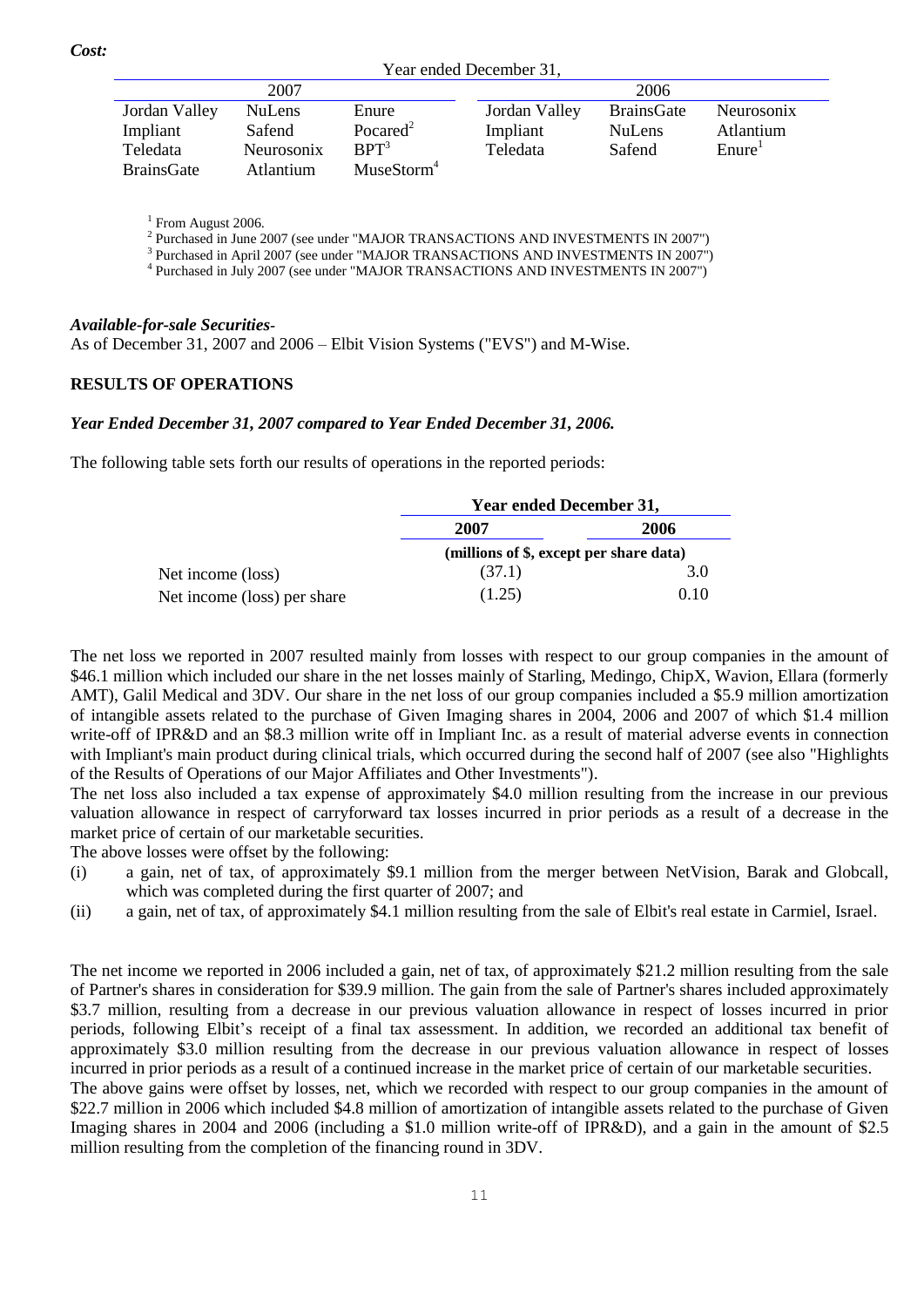The following table summarizes our operating results:

|                                                                 | Year ended December 31, |                  |
|-----------------------------------------------------------------|-------------------------|------------------|
|                                                                 | 2007                    | 2006             |
|                                                                 | (millions of $\$ )      |                  |
| Net revenues                                                    | 4.4                     | 12.9             |
| Equity in losses of affiliated companies                        | (20.4)                  | (17.7)           |
| Gains from disposal of business and affiliated companies and    |                         |                  |
| changes in holdings in affiliated companies                     | 14.9                    | 2.5              |
| Other income (expenses), net                                    | (3.2)                   | 29.3             |
| Finance income, net                                             | <u>3.9</u>              | <u>4.1</u>       |
| Total income                                                    | 0.5                     | 31.0             |
| Cost of revenues                                                | 2.2                     | 6.6              |
| Operating expenses <sup>1</sup>                                 | 29.8                    | 29.5             |
| Amortization of intangible assets                               | 2.3                     |                  |
| Total costs and expenses                                        | 34.3                    | <u>36.1</u>      |
| Income (loss) from continuing operations before taxes on income | (34.8)                  | (5.1)            |
| Taxes on income                                                 | (7.5)                   | (1.1)            |
| Minority interest                                               | <u>5.3</u>              | 9.2              |
| Net income (loss)                                               | (37.1)                  | $\overline{3.0}$ |

<sup>1</sup> Excluding amortization of intangible assets which are presented separately.

#### **Income**

*Net revenues.* Net revenues consisted of sales of products and services by our subsidiariy, SELA (and in 2006 – also Galil Medical). The following table sets forth these revenues:

|                            | Year ended December 31, |      |
|----------------------------|-------------------------|------|
|                            | 2007                    | 2006 |
|                            | $(millions of \$))$     |      |
| Galil Medical <sup>1</sup> |                         | 8.5  |
| SELA                       |                         | 4.2  |
| Other                      |                         | 0.2  |
|                            |                         | 2.9  |

<sup>1</sup> Galil Medical had been consolidated through December 2006. Through December 2006 Galil Medical's revenues derived mainly from the supply of cryo products and R&D services to Oncura, which it sold in December 2006. At the same time Galil purchased from Oncura the urology related cryotherapy business.

*Equity in net losses of affiliated companies.* Our share in net losses of affiliated companies resulted from our holdings in certain investments that are accounted for under the equity method (see above under "Basis of Presentation"). Our share in net losses of affiliated companies amounted to \$20.4 million in 2007, compared to \$17.7 million in 2006. Our share in net losses of affiliated companies in 2007 included a \$5.9 million amortization of intangible assets related mainly to the purchases of Given Imaging shares in 2004, 2006 and 2007 (including a \$1.4 million write-off of IPR&D) (in 2006, amortization of intangible assets related to our investment in Given Imaging amounted to \$4.8 million including a \$0.9 million write-off of IPR&D). This increase in our share in net losses of affiliated companies was mainly as a result of \$4.0 million and \$2.5 million, representing our share in the respective net losses of Galil Medical and 3DV in 2007, when their results in 2006 were consolidated with ours. 2006 also included a \$6.1 million impairment charge in Galil Medical's investment in Oncura (\$2.5 million after minority interest).

### *Highlights of the Results of Operations of Our Major group companies:*

*Given Imaging (Nasdaq: GIVN) (a 23% holding directly and indirectly through RDC).* Given Imaging, a medical device company that develops, manufactures and markets innovative diagnostic systems for visualizing the gastrointestinal tract, using a disposable miniature swallowable video capsules, recorded revenues of \$112.8 million in 2007, an increase of approximately 18.7% over the revenues recorded in 2006 of \$95.0 million. Given Imaging's net income in 2007 was \$15.2 million, compared to net loss of \$1.5 million in 2006. Given Imaging's results in 2007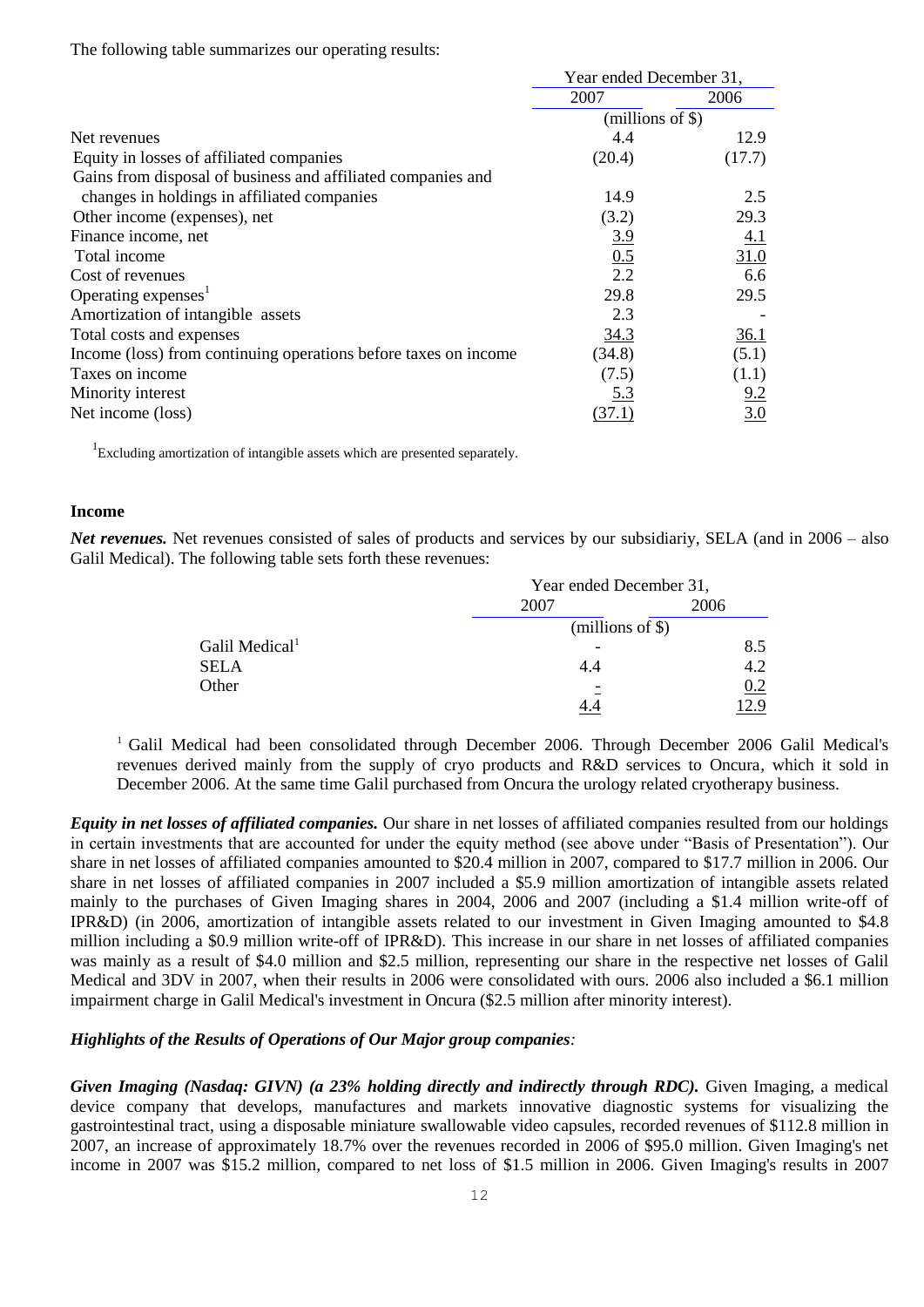included a pre-tax, one-time gain of \$22.9 million, less income taxes of \$3 million, resulting from the termination of the InScope agreement. On November 8, 2007 Given Imaging announced that InScope, a division of Ethicon Endo-Surgery, Inc., a Johnson & Johnson company, ended its agreement to market and sell Given Imaging's PillCam® ESO in the U.S. Ethicon Endo-Surgery cited a shift in its strategic priorities within gastroenterology and other areas as the reason for ending the relationship. Net income for 2007 also included a one-time charge of \$5.6 million resulting from the early repayment of Given Imaging's outstanding royalty obligation and accrued interest to Israel's Office of the Chief Scientist of the Ministry of Industry, Trade and Labor. On February 18, 2008 Given Imaging announced that the U.S. Food and Drug Administration (FDA) sent the company a not substantially equivalent (NSE) letter regarding its 510(k) application to market PillCam(R) COLON in the United States.

*Galil Medical Ltd. (a 20% holding directly and indirectly through RDC).* Galil Medical is a medical device company that develops, manufactures and markets medical supplies based on innovative cryotherapy technology while incorporating powerful freezing technology and revolutionary needle design to destroy malignant and benign tumors. Galil Medical's revenues in 2007 amounted to \$25.6 million compared to \$8.5 million in 2006. Through December 2006 Galil Medical's revenues derived mainly from the supply of cryo products and R&D services to Oncura, Inc., in which it held a 25% interest and which Galil Medical sold in December 2006. At the same time Galil purchased from Oncura its urology related cryotherapy business, thereby resulting in an increase in Galil Medical's revenues. Galil Medical's operating loss in 2007 amounted to \$9.9 million compared to \$1.9 million in 2006, resulting from a higher level of research and development and sales and marketing activities as a result from the purchase of the cryotherapy business.

*NetVision (a 16% holding) (TASE: NTSN).* The following results of NetVision for 2007 reflect the combined results of NetVision, Barak and GlobCall (hereafter: "NetVision Group") based on generally accepted accounting principles ("GAAP") in Israel. NetVision Group's revenues in 2007 amounted to \$314.4 million compared to \$312.7 million in 2006. NetVision Group's operating income in 2007 amounted to \$6.5 million compared to \$24.7 million in 2006 and its net income amounted to \$14.0 million compared to \$3.5 million in 2006. NetVision Group's net income in 2007 includes one time expenses in the amount of approximately \$17.6 million mainly with respect to merger and restructuring expenses, impairment of communication lines, inventory and fixed assets and other one time maintenance expenses.

NetVision Group's broadband customer base at December 31, 2007 reached approximately 533,000 compared to 498,000 at December 31, 2006. NetVision Group's operating currency is the New Israeli Shekel (NIS) and accordingly, all figures above are translations for convenience purposes of NetVision's NIS figures into US dollars at the representative rate of exchange prevailing at December 31, 2007 according to which \$1.00 equaled NIS 3.846.

*Medingo Ltd. (a 63% holding directly and indirectly through RDC).* Medingo, wholly-owned by RDC, is developing solutions specifically for the needs of insulin-dependent diabetic patients. Medingo's device is a miniature dispensing patch, which is convenient, easy to use, discreet and more cost-effective than standard insulin pumps. Medingo is in advanced stages of the development of its innovative insulin-dispensing device with respect to which it expects to receive FDA approval and to commence sales in the second half of 2008. In November 2007 Medingo completed a financing round of approximately \$29 million (see above under "MAJOR TRANSACTIONS AND INVESTMENTS DURING 2007"). The proceeds will be used to finance Medingo's development and marketing activities. Medingo's operating loss in 2007, amounted to \$9.0 million compared to \$3.0 million in 2006.

*Teledata (a 21% holding).* Teledata provides innovative access products and solutions for both traditional and next generation networks to telecom operators and service providers. Teledata's revenues in 2007 amounted to \$36.3 million compared to \$28.1 million in 2006 and its net loss amounted to \$6.3 million in 2007 compared to \$14.8 million in 2006.

*Impliant Inc. (a 22% holding*). Impliant is engaged in the development of a novel posterior motion preservation system for spine surgery. As a result of material adverse events in connection with Impliant's main product during clinical trials, which occurred during the third quarter and beginning of the fourth quarter of 2007, Impliant temporarily ceased FDA clinical trials and conducted a technical reassessment of its main product and surgical technique used. After the completion of the reassessment Impliant expects to renew its clinical trials through the end of 2008, which could cause a delay in bringing its product to the market and will require additional financing. Therefore, an impairment charge of \$8.3 million was recorded in the third quarter of 2007. As of December 31, 2007, the remaining balance of the investment in Impliant amounted to \$1.4 million.

Other companies in our group (including companies which are accounted under the cost method) such as Wavion,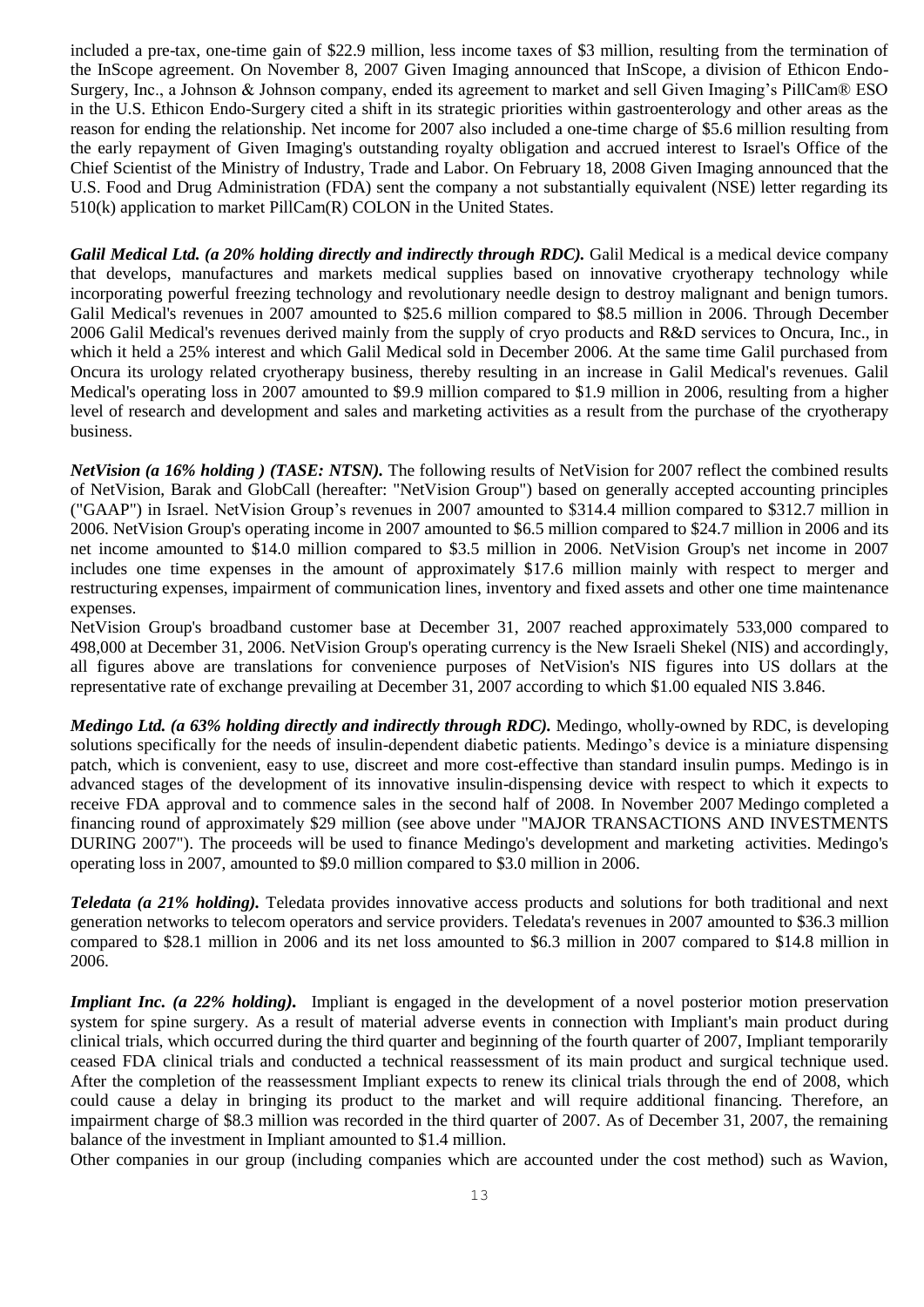Starling, 3DV, Enure, NuLens, Brainsgate, Pocared and Neurosonix, are progressing in the development of their products, and ChipX, Jordan Valley, Ellara (formerly AMT), Safend, AqWise and Atlantium recorded in 2007 higher revenues as compared to 2006.

*Gains from Disposal of Business and Affiliated Companies and Changes in Holdings in Affiliated Companies.*  Gains from disposal of businesses and affiliated companies and changes in our holdings in affiliated companies, net in 2007 amounted to \$14.9 million, compared to \$2.5 million in 2006. The gain in 2007 resulted primarily from a \$10.3 million gain (\$9.1 million net of tax) from the merger between NetVision, Barak and Globcall in the first quarter of 2007, a \$3.4 million gain from the NetVision private placements and the exercise of options and debentures in NetVision and a \$0.5 million gain from the sale of our 45% interest in CellAct in consideration for \$0.8 million the first quarter of 2007.

The gain in 2006 resulted primarily from the following: (i) \$1.0 million gain from the SWAP in Ellara (see also note 7(6) to our consolidated financial statements); (ii) \$1.8 million gain from the decrease in our holding in NetVision as a result of option exercises and debenture conversions; and (iii) a loss of \$1.0 million from the decrease in our holding in Given Imaging as a result of option exercises.

*Other Income (expenses), net.* Other income (expenses), net, amounted to a loss of \$3.2 million in 2007 compared to a gain of \$29.3 million in 2006. The loss in 2007 resulted mainly from the impairment charge in the amount of \$8.3 million with respect to our investment in Impliant and \$0.9 million with respect to our investment in Jordan Valley. The loss was offset by a gain in the amount of \$5.5 million (\$4.1 million net of tax) resulting from the sale of Elbit's real estate in Carmiel, Israel, during the second quarter of 2007 and the sale of some M-Wise shares held by us for \$1 million. The gain in 2006 was primarily due to (i) a \$25.0 million gain (which after income taxes amounted to \$21.2 million) from the sale of all of our remaining shares of Partner (3,914,715 shares) for approximately \$39.9 million; (ii) a gain from dividend received from Partner in the amount of \$1.8 million; and (iii) a \$2.7 million gain resulting from the settlement of a subsidiary bank loan.

*Finance income, net.* Finance income, net, amounted in 2007 to \$3.9 million, compared to \$4.1 million in 2006. The finance income, net in 2007 included \$0.8 million issuance expenses in the second quarter of 2007 relating to the issuance of Convertible Debentures and Options to Convertible Debentures by our subsidiary, Starling.

### **Expenses**

*Cost of revenues.* Cost of revenues consisted primarily of expenses related to salaries and materials associated with delivering products and services of our subsidiaries SELA and Starling (in 2006 – also Galil Medical). Cost of revenues in 2007 amounted to \$2.2 million, compared to \$6.6 million in 2006.

*Operating expenses.* Operating expenses were comprised of research and development expenses, sales and marketing and general and administrative expenses of our and RDC's corporate operations and of our subsidiaries, mainly SELA, Medingo and Starling (and in 2006 also Galil Medical and 3DV) (excluding amortization of intangible assets which is presented separately and amounted to \$2.3 million in 2007 and \$0 million in 2006, which also constitute part of operating expenses under US GAAP but for presentation purposes are included as a separate item):

|                            | Year ended December 31, |      |  |
|----------------------------|-------------------------|------|--|
|                            | 2007                    | 2006 |  |
|                            | $(millions of \$))$     |      |  |
| Corporate                  | 8.3                     | 6.5  |  |
| Galil Medical <sup>1</sup> |                         | 4.4  |  |
| <b>SELA</b>                | 3.2                     | 3.5  |  |
| <b>Starling</b>            | 7.0                     | 5.8  |  |
| 3DV <sup>1</sup>           |                         | 2.6  |  |
| Medingo                    | 8.6                     | 3.0  |  |
| Enure <sup>2</sup>         |                         | 1.9  |  |
| <b>RDC</b>                 | 2.1                     | 1.8  |  |
| Other                      | 0.5                     |      |  |
|                            | 29.8                    |      |  |

<sup>1</sup> Galil Medical and 3DV had been consolidated through December 2006.

 $2$  Enure had been consolidated through August 2006.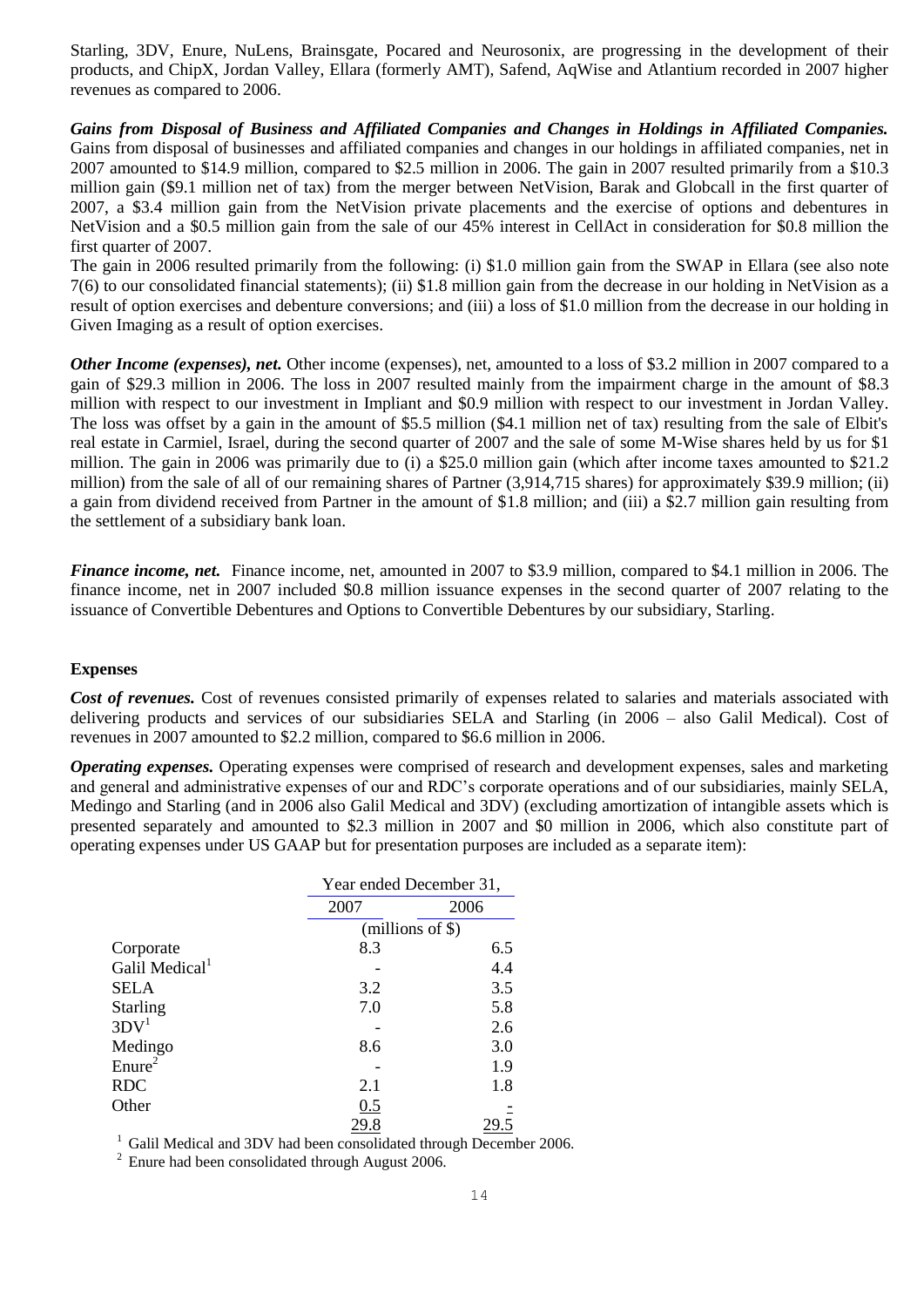Corporate operating expenses in 2007 amounted to \$8.3 million compared to \$6.5 million in 2006. The increase resulted mainly from an increase in salaries and related expenses and from donations in the amount of approximately \$0.5 million.

SELA's operating expenses amounted to \$3.2 million in 2007, compared to \$3.5 million in 2006 and its operating loss amounted to \$0.6 million compared to \$0.9 million in 2006.

Starling's operating expenses amounted to \$7.0 million in 2007 compared to \$5.8 million in 2006. The increased loss resulted mainly from the increase in salaries and related expenses.

Medingo's operating expenses and operating loss amounted to \$8.6 million in 2007 compared to \$3.0 million in 2006. Medingo's operating expenses include mainly research and development expenses incurred in the development of its miniature dispensing insulin patch.

RDC's operating expenses (excluding employee stock option related expenses) in 2007 amounted to \$1.6 million, compared to \$1.5 million in 2006. Option related expenses amounted in 2007 to \$0.5 million, compared to income of \$0.3 million in 2006, which resulted primarily from the increase in the fair value of call options to purchase shares of affiliated companies.

*Taxes on Income.* Taxes on income, net, in 2007 amounted to \$7.5 million compared to \$1.1 million in 2006, including mainly \$4 million due to the increase in our previous valuation allowance in respect of losses incurred in prior periods as a result of a decrease in the market price of certain of our marketable securities, \$2.3 million deferred income tax liability with respect to our investment in NetVision and \$1.4 million of income tax on the gain resulted from the sale of Carmiel property.

Income taxes, net, in 2006 were \$1.1 million resulting mainly from the income taxes on the gain from the sale of our remaining shares of Partner in the amount of \$3.8 million (which included an offset of \$3.7 million due to the reduction in our previous valuation allowance with respect to losses incurred in prior periods following our receipt of a final tax assessment). These were partially offset mainly by tax benefit of approximately \$3.0 million from the decrease in our previous valuation allowance in respect of losses incurred in prior periods as a result of a continued increase in the market price of certain of our marketable securities during 2006.

## **LIQUIDITY AND CAPITAL RESOURCES**

Consolidated cash, debentures and deposits at December 31, 2007, were approximately \$74.4 million (of which \$7.6 million (denominated in NIS) of proceeds from the issuance of Convertible Debentures by Starling is restricted and will be used by Starling only upon achieving certain milestones) compared with \$128.7 million at December 31, 2006. At December 31, 2007, corporate cash, debentures and deposits were \$55.2 million compared with \$123.5 million at December 31, 2006.

The main sources of corporate cash and other liquid instruments in 2007, were \$11.6 million of proceeds from Elbit's sale of its real estate in Carmiel (of which approximately \$2.7 million was used for a tax payment and \$0.1 million is still held in trust) and \$1.1 million and \$0.4 million of proceeds from the sale of M-Wise and CellAct shares, respectively.

The main uses of corporate cash and other liquid instruments in 2007, were \$69.1 million of investments (including loans) in new and existing group companies and a tax payment during the first quarter of 2007 of a tax liability in the amount of \$7.6 million, mainly with respect to the sale of Partner shares at the end of 2006.

The investments and loans in our group companies during 2007 are detailed in the following table (in millions of \$):

| Consolidated companies (**) |  |
|-----------------------------|--|
|-----------------------------|--|

| $-0.110011$ and $-0.11100111$                     |      |
|---------------------------------------------------|------|
| Starling (mainly participation in Starling's IPO) | 4.2  |
| $RDC(***)$                                        | 12.3 |
| Medingo                                           | 3.0  |
| <b>SELA</b>                                       | 0.4  |
|                                                   |      |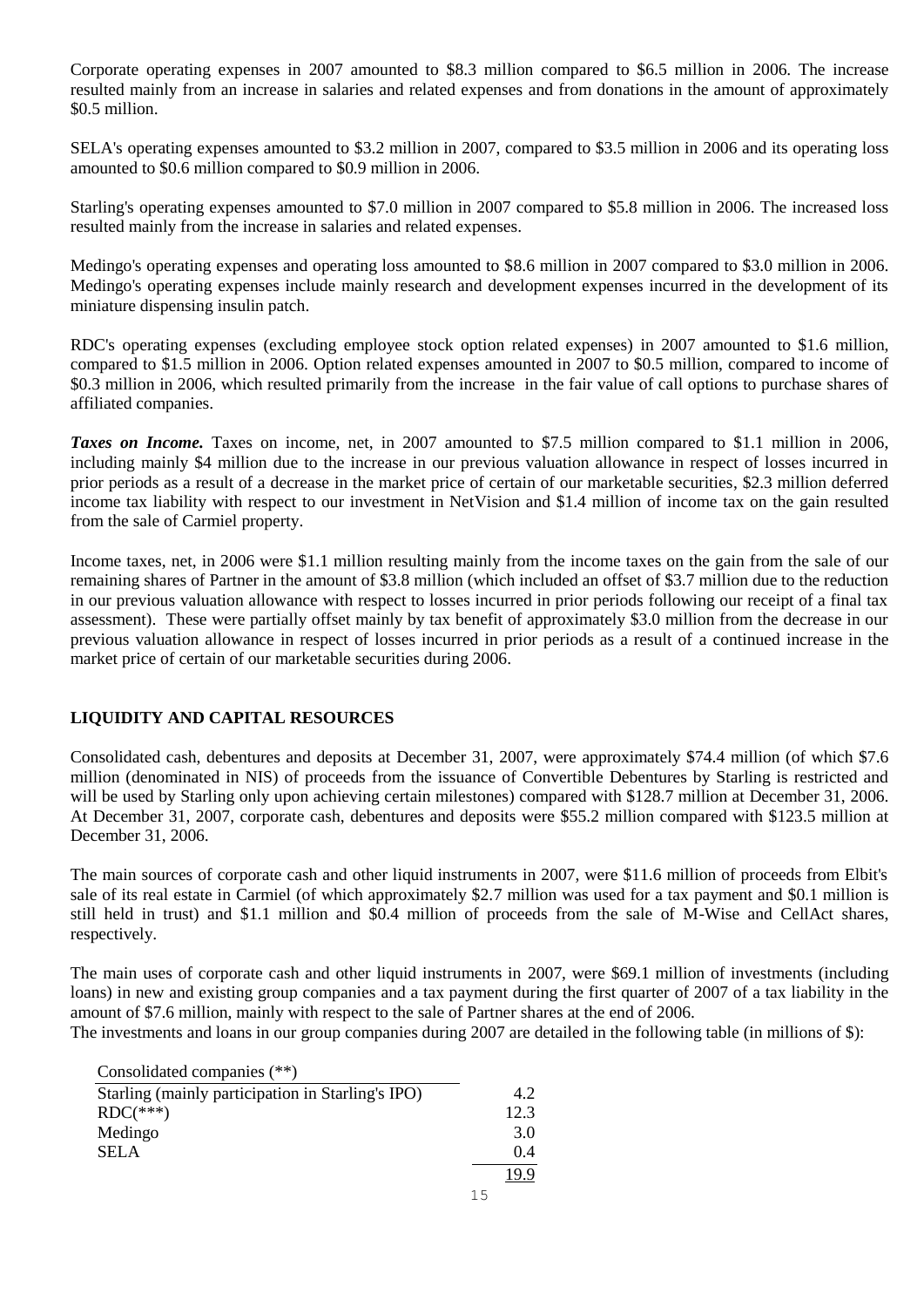| Affiliated companies and other investments |      |
|--------------------------------------------|------|
| Given Imaging                              | 18.7 |
| <b>NuLens</b>                              | 4.2  |
| RADLIVE (*)                                | 3.8  |
| Pocared $(*)$                              | 3.5  |
| $AqWise(*)$                                | 3.6  |
| Ellara (formerly AMT)                      | 3.7  |
| Wavion                                     | 2.6  |
| Enure                                      | 1.4  |
| ChipX                                      | 1.3  |
| $BPT(*)$                                   | 1.1  |
| Impliant                                   | 1.4  |
| $MuseStorm(*)$                             | 1.0  |
| Atlantium                                  | 0.9  |
| Other                                      | 2.0  |
|                                            | 49.2 |
| Total corporate investments                | 69.1 |

(\*) New investments

(\*\*) These investments do not affect the cash included in the consolidated financial statements.

(\*\*\*) Including \$9 million invested by Elron in Medingo for which the corresponding Medingo shares were transferred to RDC in consideration of an equity investment in RDC (see above under "MAJOR TRANSACTIONS AND INVESTMENTS DURING 2007").

In addition during 2007, RDC invested an amount of \$2.5 million, all of which in consolidated subsidiaries.

Consolidated working capital at December 31, 2007 amounted to \$61 million compared to \$113.5 million at December 31, 2006. The decrease was mainly due to the decrease in corporate cash and other liquid instruments.

At December 31, 2007, we and our subsidiaries had no material contractual obligations which are expected to affect our consolidated cash flow in future periods, except for lease obligations and payments of bank credits, bank loans and loans from others, including short term loans taken by our subsidiaries, in each case due in future periods as set forth in the table below (in million of \$):

| Type of Obligation | 2008 | 2009                     | 2010                     | 2011 | 2012                     | Total        |
|--------------------|------|--------------------------|--------------------------|------|--------------------------|--------------|
| Loans from banks   | 0.9  | 2.2                      | $\overline{\phantom{a}}$ |      |                          | $\mathbf{R}$ |
| Loans from other   | 2.5  | $\overline{\phantom{0}}$ | -                        | -    | $\overline{\phantom{0}}$ | $\gamma$     |
| Convertible        |      |                          |                          |      |                          |              |
| Debentures         | 5.5  | $\overline{\phantom{0}}$ | -                        | -    |                          | 5.5          |
| Leases             |      | 0.6                      |                          |      |                          | 2 O          |

Consolidated loans at December 31, 2007, were approximately \$5.6 million, compared to \$6.2 million at December 31, 2006. Convertible Debentures at December 31, 2007 amounted to \$5.5 million and represent the minority portion of the Convertible Debentures issued by Starling.

Subsequent to December 31, 2007 and through March 10, 2008, we invested an additional aggregate amount of approximately \$21.9 million as detailed below: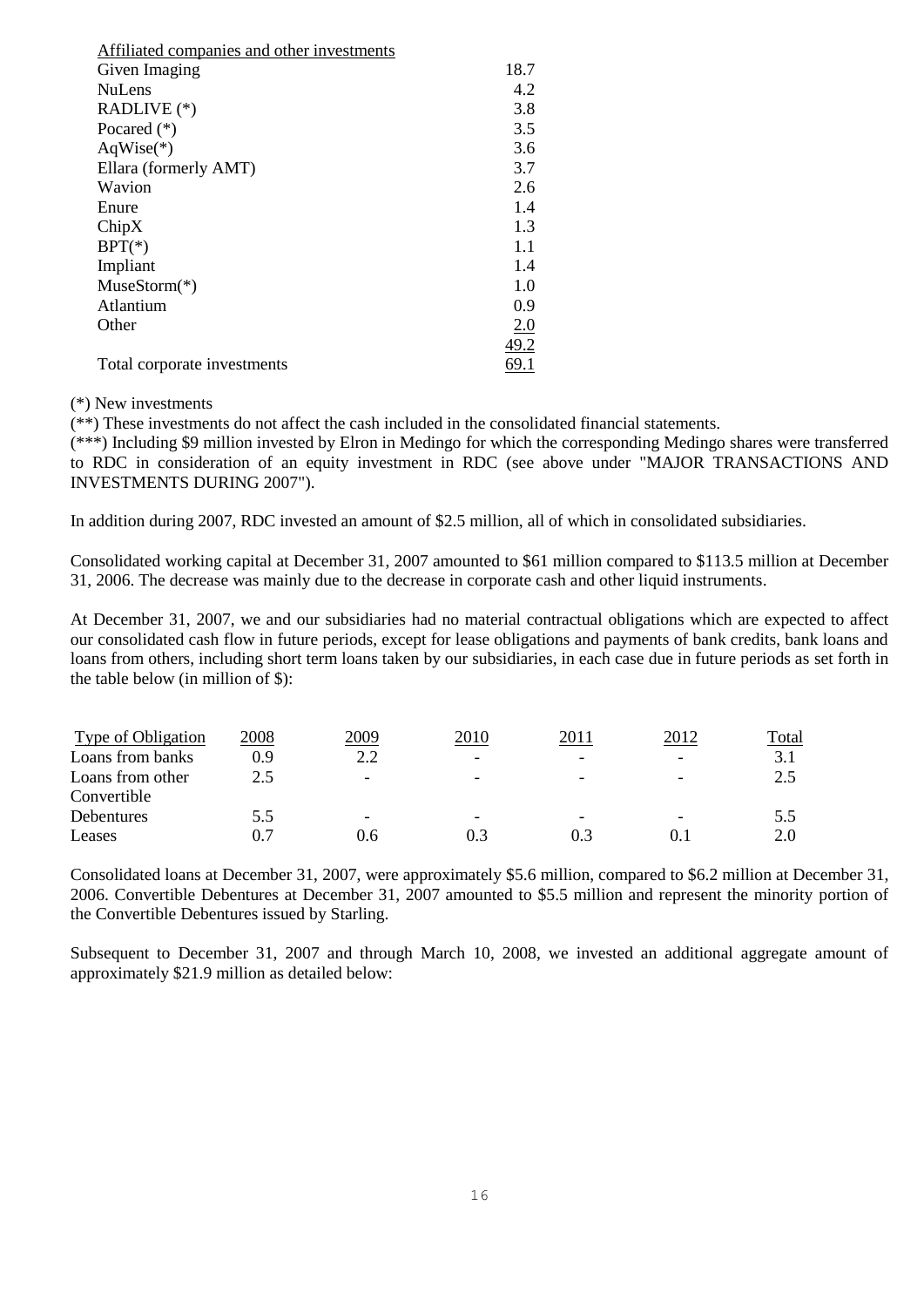| Consolidated companies                     |      |
|--------------------------------------------|------|
| $RDC(**)$                                  | 4.0  |
| Medingo                                    | 0.9  |
|                                            | 4.9  |
|                                            |      |
| Affiliated companies and other investments |      |
| <b>BrainsGate</b>                          | 2.8  |
| Safend                                     | 2.8  |
| Wavion                                     | 2.1  |
| Pocared                                    | 1.9  |
| $PLYmedia(*)$                              | 1.5  |
| <b>BPT</b>                                 | 1.3  |
| Enure                                      | 1.3  |
| Atlantium                                  | 1.2  |
| Ellara                                     | 0.9  |
| Other                                      | 3.2  |
|                                            | 18.9 |
| Total corporate investments                | 23.8 |

(\*) New investments

(\*\*) According to the addendum to the agreement with Rafael.

Our investment policy for managing our funds is in general to invest in bank deposits, U.S. government securities with high liquidity and corporate debentures with high liquidity and a high quality rating. As of December 31, 2007, we held US government corporate debentures with a market value of approximately \$29.7 million. Subsequent to the balance sheet date we sold approximately \$17 million of our debentures. As of December 31, 2007 our bank deposits deposited for short term maturity period.

We believe that our existing capital will be sufficient to fund our and our subsidiaries' operations and our investment plan in existing and new companies for at least the next twelve months.

Shareholders' equity at December 31, 2007, was approximately \$265.8 million, representing approximately 89% of the total assets compared with \$297.5 million, representing approximately 91% of total assets at December 31, 2006.

## **QUALITATIVE AND QUANTITATIVE DISCLOSURE ABOUT MARKET RISK**

Market risks relating to our operations result primarily from changes in interest rates, exchange rates and equity prices. In order to limit our exposure, we may enter, from time to time, into various derivative transactions. Our objective is to reduce exposure and fluctuations in earnings and cash flows associated with changes in interest rates, foreign currency rates and equity prices. We do not use financial instruments for trading purposes. It is our policy and practice to use derivative financial instruments only to limit exposure.

*Interest Rate Risks.* We are exposed to market risks resulting from changes in interest rates, relating primarily to our debentures and deposits. We do not use derivative financial instruments to limit exposure to interest rate risk. As of December 31, 2007, we held US government debentures with a market value of approximately \$21.4 million and corporate debentures with a market value of approximately \$8.3 million. The market value of the debentures depends on changes and expectations of changes in the interest rates in the U.S. and general market conditions in the United States. At December 31, 2007, most of our debentures and short-term deposits were fixed rate based with an average annual rate of 4.98% and a weighted average maturity of approximately 1.1 years.

*Exchange Rate Risk.* Since most of our group companies are Israeli-related, our main exposure, if any, results from changes in the exchange rate between the New Israeli Shekel and the U.S. dollar. Our functional currency, as well as that of most of our principal subsidiaries and affiliated companies, is the U.S. dollar. Our policy is to reduce exposure to exchange rate fluctuations by having most of our and our subsidiaries' assets and liabilities, as well as most of the revenues and expenditures in U.S. dollars, or U.S. dollar linked. However salaries and related expenses are denominated in NIS, which during 2007 strengthened against the U.S. dollar. It is our and our group companies' policy to use derivative financial instruments to limit exposure to changes in the exchange rate between the New Israeli Shekel and the U.S. dollar or to keep a portion of its resources in NIS against a portion of its future NIS expenses.